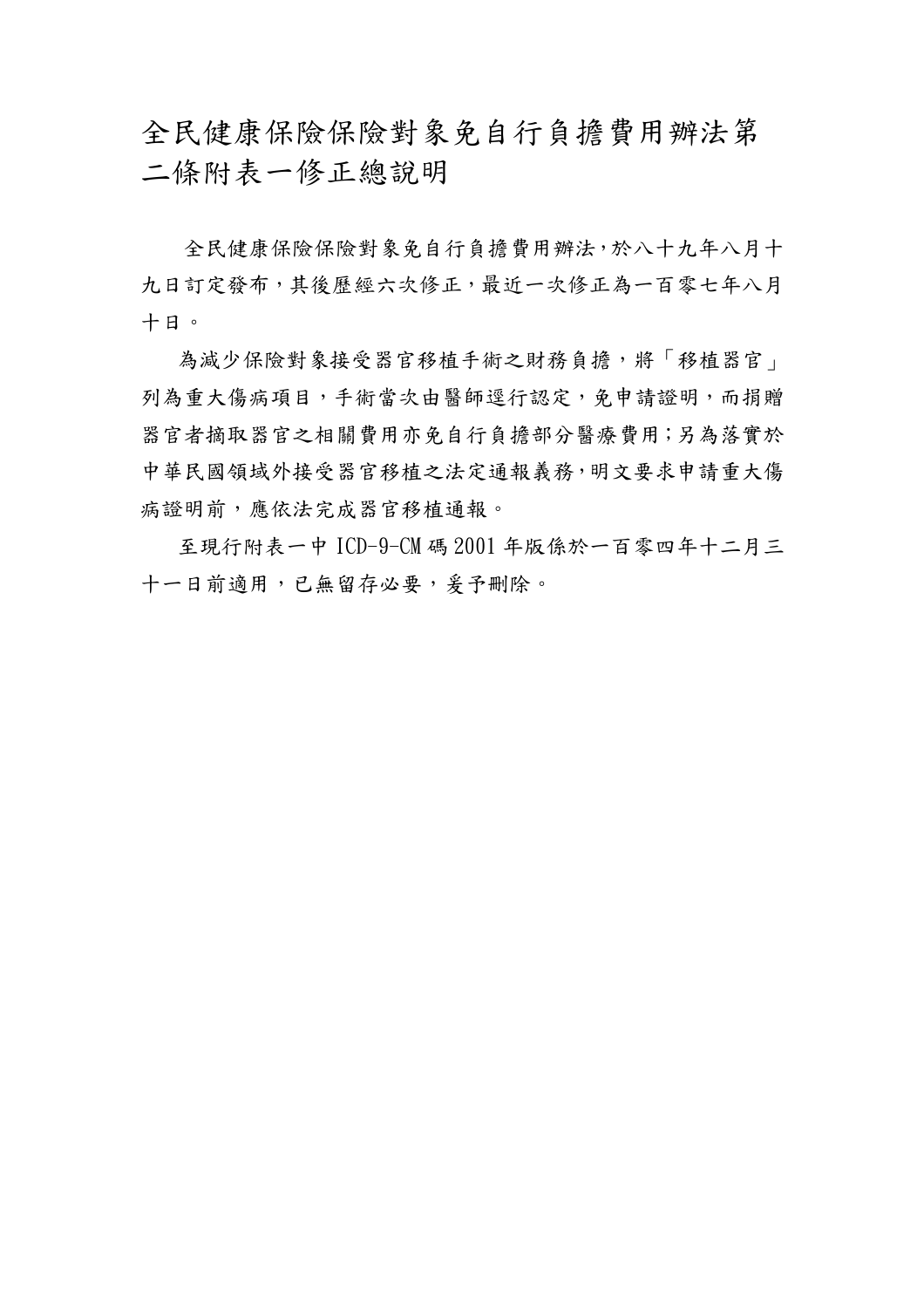全民健康保險保險對象免自行負擔費用辦法第二條附表一修正對照表

| 修正規定                     | 現行規定                     |                                                                                |                                                                   |                              | 說明                                           |
|--------------------------|--------------------------|--------------------------------------------------------------------------------|-------------------------------------------------------------------|------------------------------|----------------------------------------------|
| 附表一、全民健康保險重大傷病項目及其證明有效期限 | 附表一、全民健康保險重大傷病項目及其證明有效期限 |                                                                                |                                                                   |                              | 一、一百                                         |
|                          | 104年12月31日前適用:           |                                                                                |                                                                   |                              | 零四年十                                         |
|                          | ICD-9-CM 碼<br>2001年版     | 重大傷病項目                                                                         | 英文疾病名稱                                                            | 證明<br>有效期限                   | 二月三十<br>一日前適                                 |
|                          |                          | 一、需積極或長期治療之癌<br>症。                                                             | Malignant neoplasm                                                | 五年<br>用                      | 之<br>$ICD-9-CM$                              |
|                          | 140-208                  | 惡性腫瘤                                                                           |                                                                   |                              | 碼 2001年<br>版已無留                              |
|                          | 286.0                    | 二、先天性凝血因子異常。<br>異常〔A型血友病〕。                                                     | (一)先天性第八凝血因子  Congenital factor VIII disorder                     | 永久                           | 存必要,<br>爰予刪                                  |
|                          | 286.1                    | 異常〔B型血友病〕。                                                                     | (二)先天性第九凝血因子 Congenital factor IX disorder                        | 除。                           | 二、將七<br>種人體主                                 |
|                          | 286.2                    | (三)先天性第十一凝血因<br>子異常 [C型血友<br>病)。                                               | Congenital factor XI deficiency                                   |                              | 要器官移<br>植納入重                                 |
|                          | 286.3                    | 缺乏症異常。                                                                         | (四)其他凝血因子先天性   Congenital deficiency of other<br>clotting factors |                              | 大傷病範<br>圍,並考<br>量移植手                         |
|                          |                          | 三、嚴重溶血性及再生不良<br>性貧血〔血紅素未經治療,<br>成人經常低於 8gm/dl 以下,<br>新生兒經常低於 12gm/dl 以<br>下者〕。 |                                                                   | 五年                           | 術可能為<br>緊急情<br>況,故由<br>醫師逕行                  |
|                          | 282                      | (一) 遺傳性溶血性貧血                                                                   | Hereditary hemolytic anemias                                      |                              | 認定,免<br>申請證                                  |
|                          | 283                      | (二)後天性溶血性貧血                                                                    | Acquired hemolytic anemias                                        |                              | 明。而摘<br>取器官為                                 |
|                          | 284                      | (三)再生不良性貧血                                                                     | Aplastic anemias                                                  |                              | 接受器官                                         |
|                          | 585                      | 四、慢性腎衰竭〔尿毒症〕,<br>必須接受定期透析治療者。<br>(一)慢性腎衰竭                                      | Chronic Renal failure<br>(End-stage renal disease)                | 永久:申請<br>時已確定<br>需定期透<br>析者。 | 移植之必<br>要前置處<br>置,且非<br>對捐贈者<br>提供之醫<br>療服務, |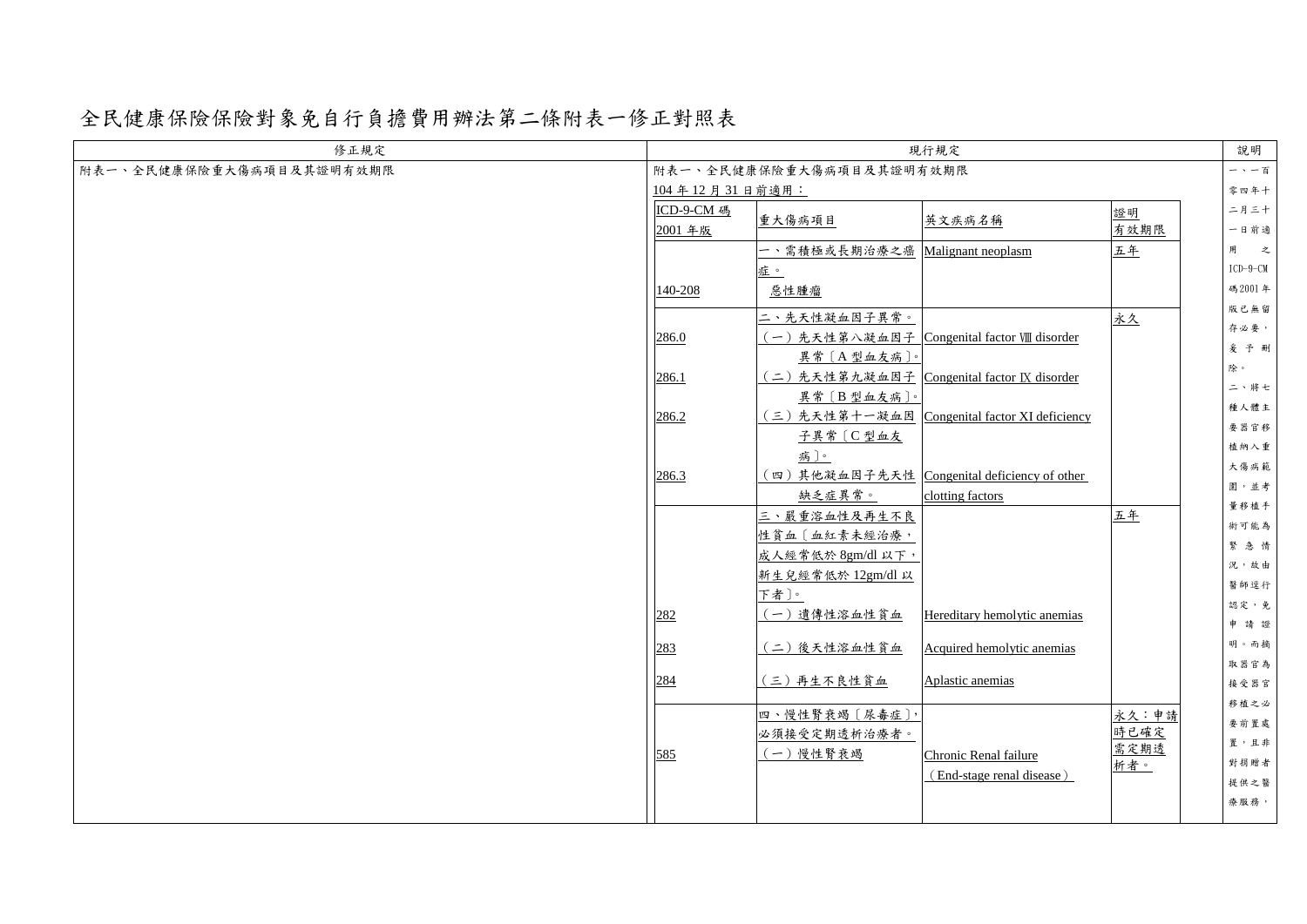|                       |                                   |                                              |       | 無須納入     |
|-----------------------|-----------------------------------|----------------------------------------------|-------|----------|
|                       |                                   | (二)高血壓性腎臟病伴有 Hypertensive renal disease with | 三個月:申 | 計算捐贈     |
| $403.01 \cdot 403.11$ |                                   | renal failure                                | 請時尚無  | 者應自行     |
| 403.91                | 賢衰竭                               | Hypertensive heart and renal                 | 法確定需  | 負擔之部     |
| $404.02 \cdot 404.03$ | (三)高血壓性心臟及腎臟                      |                                              | 定期透析  | 分醫療費     |
| $404.12 \cdot 404.13$ | 病伴有腎衰竭                            | disease with renal failure                   | 者     | 用。       |
| $404.92 \cdot 404.93$ |                                   |                                              |       | 三、配合     |
|                       |                                   |                                              |       | 前述所增     |
|                       | 五、需終身治療之全身性自                      |                                              | 永久    | 項目,修     |
|                       | 體免疫症候群。                           |                                              |       | 正原第十     |
| 710.0                 | (一)紅斑性狼瘡                          | Systemic lupus erythematosus                 |       | 項名稱,     |
| 710.1                 | (二)全身性硬化症                         | Systemic sclerosis                           |       | 並與原項     |
| 714.0                 | 類風濕關節炎〔符合<br>$(\boldsymbol{\Xi})$ | Rheumatoid arthritis                         |       | 下七種移     |
| 714.30~714.33         |                                   | 1987 美國風濕病學院 Rheumatoid arthritis juvenile   |       | 植手術後     |
|                       | 修訂之診斷標準,含                         |                                              |       | 之追蹤治     |
|                       | 青年型類風濕關節                          |                                              |       | 療及併發     |
|                       | 炎)                                |                                              |       | 症合併於     |
| 710.4                 | (四)多發性肌炎                          | Polymyositis                                 |       |          |
| 710.3                 | (五)皮肌炎                            | Dermatomyositis                              |       | 同項次      |
|                       | (六)血管炎                            | Vasculitis                                   |       | 内。       |
| 446.0                 | 1.結節狀多動脈炎                         | Polyarteritis nodosa                         |       | 四、為落     |
| 446.2                 | 2. 過敏性血管炎                         | <b>Hypersensitivity angilitis</b>            |       | 實人體器     |
|                       | 3.韋格納氏肉芽腫                         | Wegener's granulomatosis                     |       | 官移植條     |
| 446.4                 |                                   |                                              |       | 例中所定     |
| 446.5                 | 4.巨細胞動脈炎                          | Giant cell arteritis                         |       | 病人至中     |
| 443.1                 | 5.血栓閉鎖性血管炎                        | Thromboangiitis obliterans                   |       | 華民國領     |
|                       |                                   | (Buerger's disease)                          |       | 域外接受     |
| 446.7                 | 6.閉鎖式動脈炎                          | Takayasus's disease                          |       | 器官移植     |
|                       |                                   |                                              |       | 後,應辦     |
| 446.1                 | 7.急性發熱性黏膜皮膚                       | Kawasaki disease                             |       | 理通報之     |
|                       | 淋巴結徵候群 (川崎                        |                                              |       | 規定,於     |
|                       | 病)                                |                                              |       | 項次十      |
| 136.1                 | 8.貝賽特氏病                           | Behcet's disease                             |       | $(1)$ 註明 |
| 694.4                 | (七) 天孢瘡                           | Pemphigus                                    |       | 應依法完     |
| 710.2                 | (八) 乾燥症                           | Sjogren's syndrome                           |       | 成器官移     |
| 555                   | (九)克隆氏症                           | Crohn's disease                              |       | 植通報。     |
|                       |                                   |                                              |       |          |
|                       |                                   |                                              |       |          |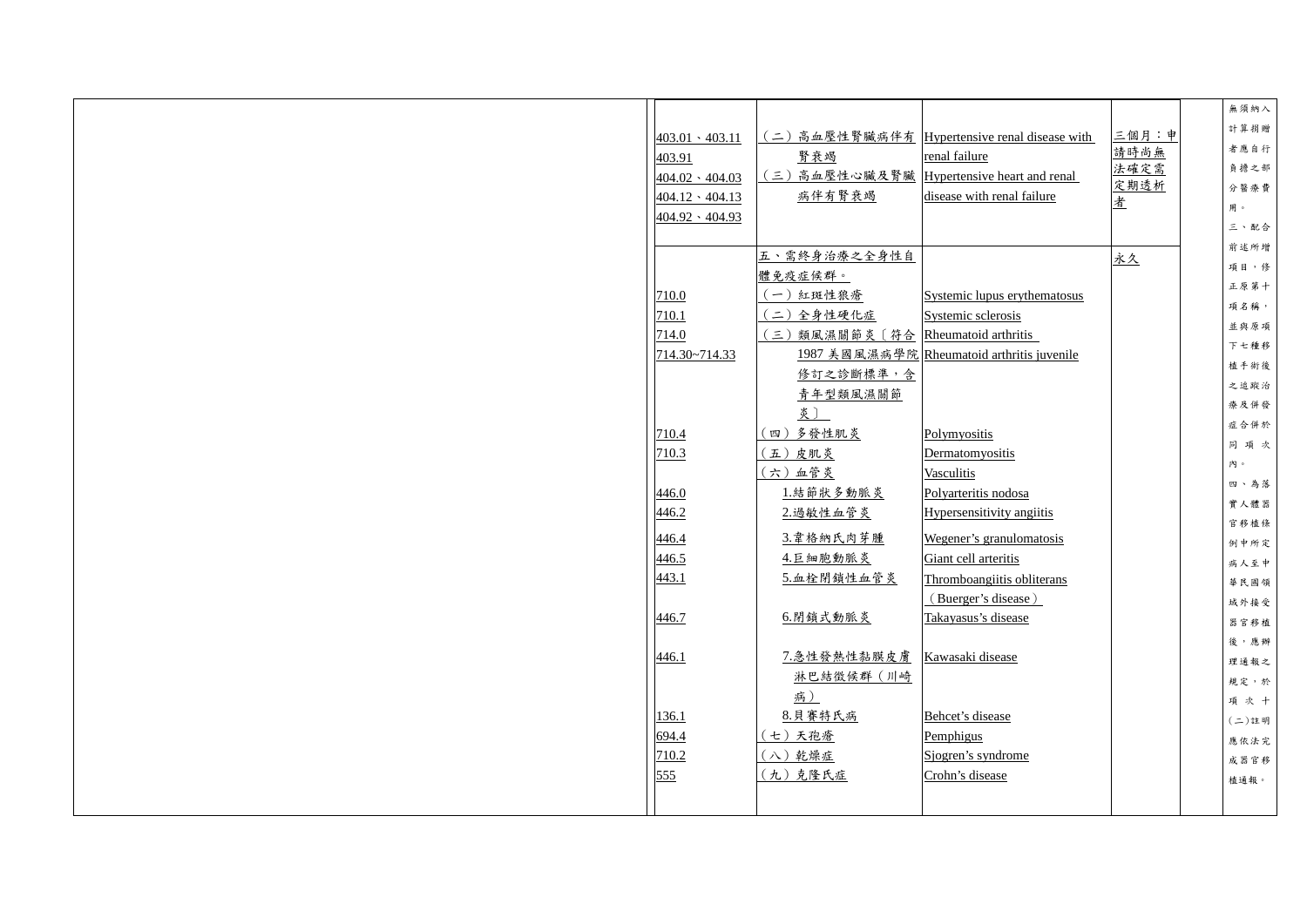| $556.0 - 556.6$ | (十)慢性潰瘍性結腸炎                     | Ulcerative colitis                          |                |
|-----------------|---------------------------------|---------------------------------------------|----------------|
|                 |                                 |                                             |                |
| 556.8~556.9     |                                 |                                             |                |
|                 | 六、慢性精神病〔符合以下                    |                                             |                |
|                 | 診斷,而病情已經慢性化                     |                                             |                |
|                 | 者,除第(一)項外,限由                    |                                             |                |
|                 | 精神科專科醫師所開具之診                    |                                             |                |
|                 |                                 |                                             |                |
|                 | 斷書並加註專科醫師證號〕                    |                                             |                |
|                 |                                 |                                             |                |
| 290             |                                 | (一)老年期及初老年期器質 Senile and presenile organic  | 永久             |
|                 | 性精神病態【限由精神 psychotic conditions |                                             |                |
|                 | 科或神經科專科醫師開                      |                                             |                |
|                 | 具之診斷書並加註專科                      |                                             |                |
|                 | 醫師證號】                           |                                             |                |
| 293.1           | (二)亞急性譫妄                        | Subacute delirium                           | 六個月 (每         |
|                 |                                 |                                             | 六個月重           |
|                 |                                 |                                             | 新評估)           |
| 294             | (三)其他器質性精神病態                    | Other organic psychotic conditions 二年: 首次   |                |
|                 |                                 | (chronic)                                   | 永久:續發          |
| 295             | (四)思覺失調症                        | Schizophrenic disorders                     | 永久             |
| 296             | (五)情感性精神病                       | Affective psychoses                         | 二年:首次          |
|                 |                                 |                                             | 永久:續發          |
| 297             | (六)妄想狀態                         | Paranoid states                             | 二年:首次          |
|                 |                                 |                                             | 永久:續發          |
| 299             | (七)源自兒童期之精神病                    | Psychoses with origin specific to           |                |
|                 |                                 | childhood                                   |                |
| 299.0           | 1. 幼兒自閉症                        | Infantile autism                            | 五年:首次          |
|                 |                                 |                                             | 永久:續發          |
| 299.1           | 2. 崩解性精神病                       | Disintegrative psychoses                    | 五年:首次<br>永久:續發 |
| 299.8           |                                 | 3. 其他源發於兒童期 Other specified early childhood |                |
|                 | 之精神病                            |                                             | 五年:首次<br>永久:續發 |
|                 |                                 | psychoses                                   |                |
| 299.9           | 4. 未明示其他源發於                     | Psychoses with origin specific to           | 三年:首次<br>五年:續發 |
|                 | 兒童期之精神病                         | childhood unspecified                       | 五年:再發          |
|                 |                                 |                                             | 永久:第四          |
|                 |                                 |                                             | 次以後            |
|                 | 七、先天性新陳代謝異常疾                    |                                             | 永久             |
|                 | 病〔G6PD代謝異常除外〕                   |                                             |                |
|                 |                                 |                                             |                |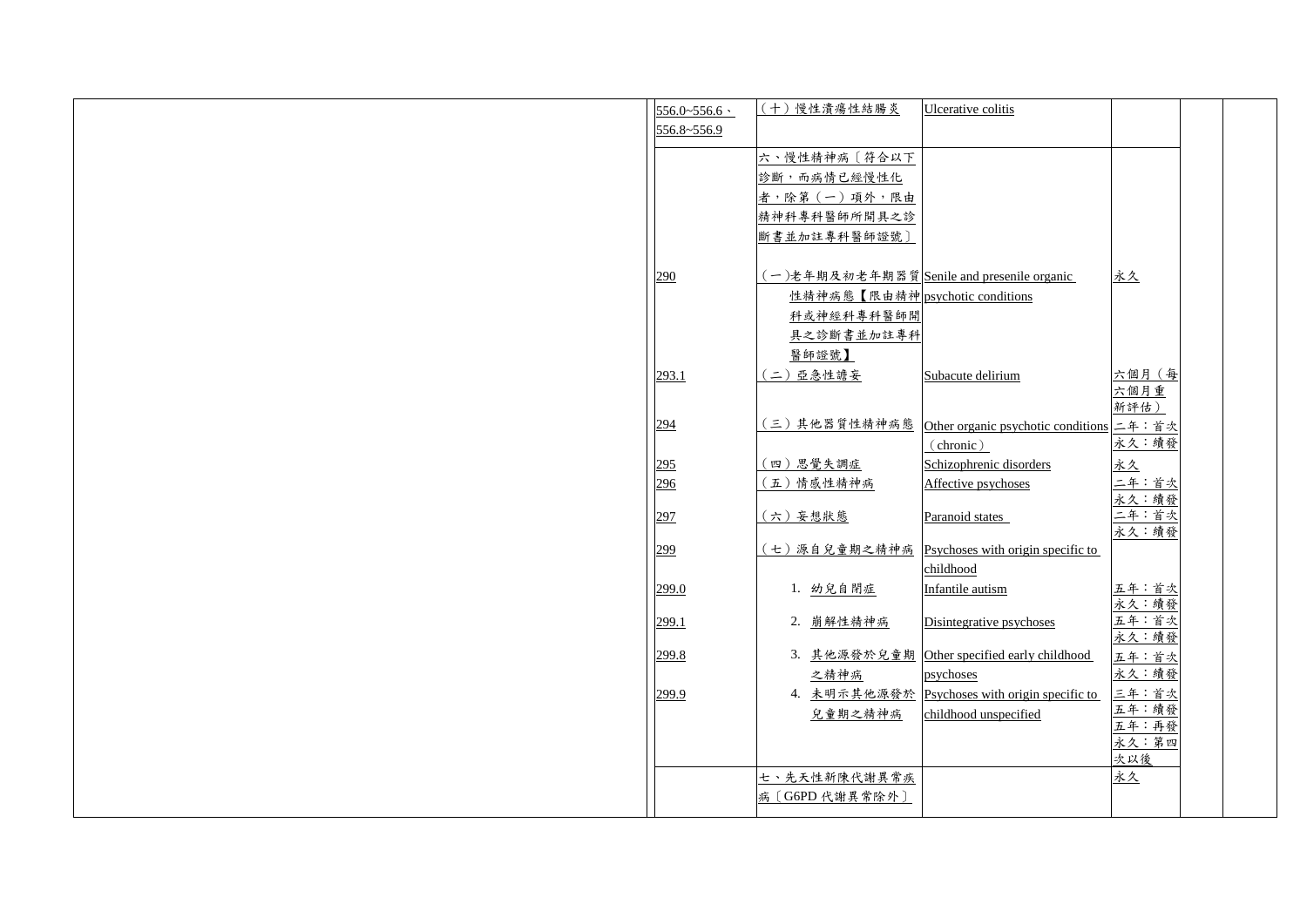| 243                   | (一)先天性甲狀腺功能不足 Congenital hypothyroidism                              |                                                 |  |
|-----------------------|----------------------------------------------------------------------|-------------------------------------------------|--|
| $250.01 \cdot 250.03$ | (二)胰島素依賴型糖尿病 Type I diabetes mellitus                                |                                                 |  |
| $250.11 \cdot 250.13$ |                                                                      |                                                 |  |
| $250.21 \cdot 250.23$ |                                                                      |                                                 |  |
| $250.31 \cdot 250.33$ |                                                                      |                                                 |  |
| $250.41 \cdot 250.43$ |                                                                      |                                                 |  |
| $250.51 \cdot 250.53$ |                                                                      |                                                 |  |
| $250.61 \cdot 250.63$ |                                                                      |                                                 |  |
| $250.71 \cdot 250.73$ |                                                                      |                                                 |  |
| $250.81 \cdot 250.83$ |                                                                      |                                                 |  |
| $250.91 \cdot 250.93$ |                                                                      |                                                 |  |
| 253.5                 | (三)尿崩症                                                               | Diabetes insipidus                              |  |
| 255.2                 |                                                                      | (四)先天性腎上腺泌尿道症 Congenital adrenal hyperplasia    |  |
|                       | 候群                                                                   |                                                 |  |
| 270                   |                                                                      | (五)氨基酸輸送與代謝之失 Disorders of amino-acid transport |  |
|                       | 調                                                                    | and metabolism                                  |  |
| 271.0                 | (六) 肝醣貯積症                                                            | Glycogent storage disease                       |  |
| 271.1                 | (七)半乳糖血症                                                             | Galactosemia                                    |  |
| 272.1                 | (八) 純高甘油脂血症                                                          | Pure hyperglyceridemia                          |  |
| 272.6                 | (九)脂質營養不良症                                                           | Lipodystrophy                                   |  |
| 272.7                 | (十)脂肪代謝障礙                                                            | Lipidoses                                       |  |
| 272.9                 | (十一)脂質代謝失調症                                                          | Disorders of lipoid metabolism                  |  |
| 275.1                 | (十二) 銅代謝失調症                                                          | Disorders of copper metabolism                  |  |
| $275.40 - 275.42$ \   | (十三) 鈣代謝失調症                                                          | Disorders of calcium metabolism                 |  |
| 275.49                |                                                                      |                                                 |  |
| 277.2                 | $($ + $\uppi$ ) Purine $\&$ Pyrimidine Other disorders of purine and |                                                 |  |
|                       | 之其他代謝失調症                                                             | pyrimidine metabolism                           |  |
| 277.5                 | (十五)黏多醣症                                                             | Mucopolysaccharidosis                           |  |
| 277.8                 | (十六)其他特定之新陳代謝Other specified disorders of                            |                                                 |  |
|                       | 失調症                                                                  | metabolism                                      |  |
| 277.9                 | (十七) 新陳代謝失調症                                                         | Disorders of metabolism                         |  |
|                       |                                                                      |                                                 |  |
|                       | 八、心、肺、胃腸、腎臟、                                                         |                                                 |  |
|                       | 神經、骨骼系統等之先天性                                                         |                                                 |  |
|                       | 畸形及染色體異常                                                             |                                                 |  |
|                       |                                                                      |                                                 |  |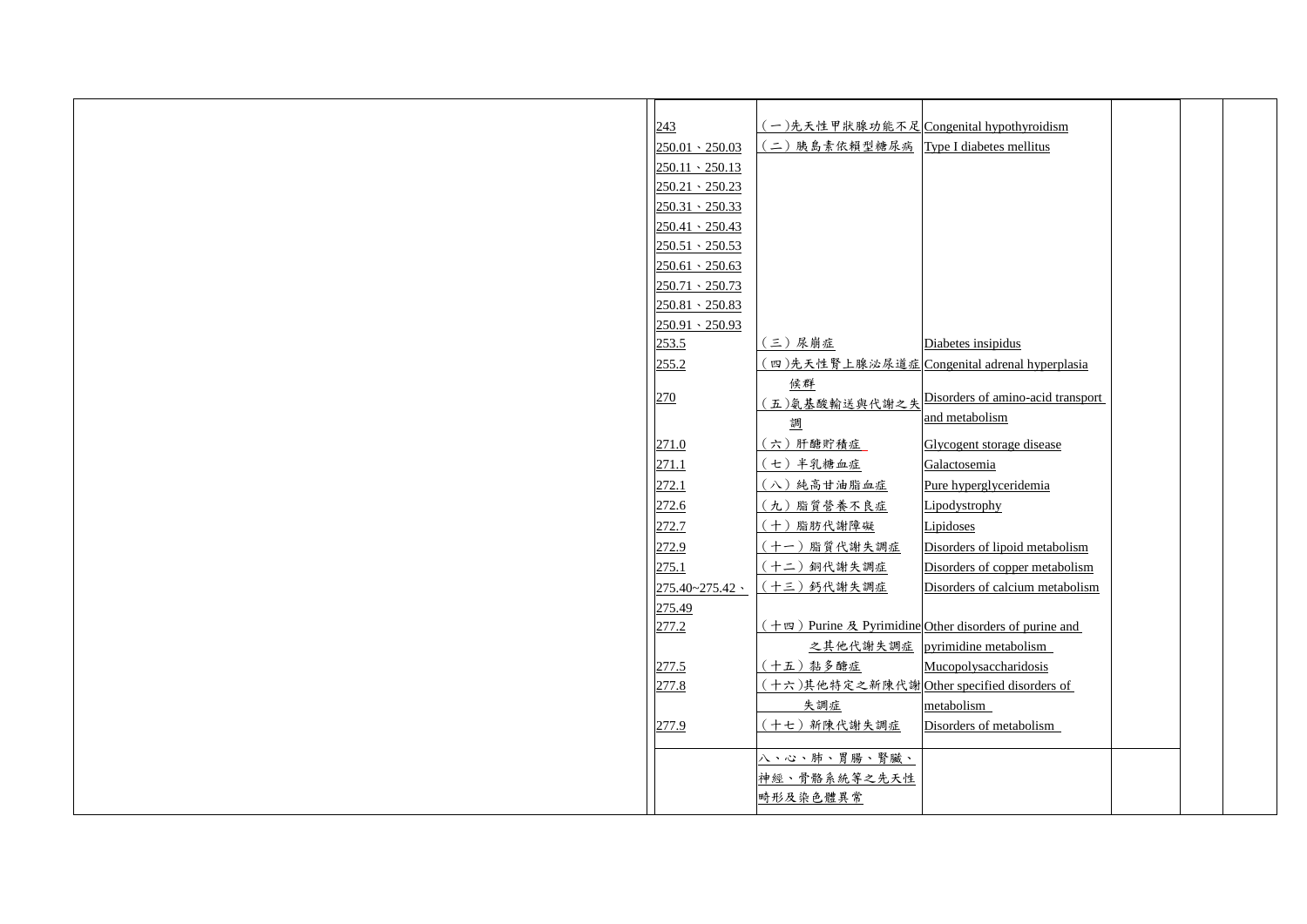| 740                  | 無腦症及類似畸形<br>$\overline{\phantom{m}}$      | Anencephalus and similar                              | 永久 |  |
|----------------------|-------------------------------------------|-------------------------------------------------------|----|--|
|                      |                                           | anomalies                                             |    |  |
| 742                  |                                           | 二)神經系統之其他先天性 Other congenital anomalies of            | 三年 |  |
|                      | <u>畸形</u>                                 | nervous system                                        |    |  |
| $745 - 746$          | (三)先天性心球〔胚胎〕及 Bulbus cordis anomalies and |                                                       | 三年 |  |
|                      |                                           | 心臟中隔閉合之畸形或 anomalies of cardiac septal closure        |    |  |
|                      |                                           | 心臟之其他先天性畸形 or other congenital anomalies of           |    |  |
|                      |                                           | heart                                                 |    |  |
| 747                  |                                           | 四)循環系統之其他先天性 Other congenital anomalies of            | 三年 |  |
|                      | <u>畸形</u>                                 | circulatory system                                    |    |  |
| 748.4                | (五)先天性肺囊腫                                 | Congenital cystic lung disease                        | 永久 |  |
| 748.5                | (六)肺缺乏症形成不全及形 Agenesis, hypoplasia and    |                                                       | 永久 |  |
|                      | 成異常                                       | dysplasia of lung                                     |    |  |
| 748.6                | (七)肺之其他畸形                                 | Other anomalies of lung                               | 永久 |  |
| 751                  |                                           | (八)消化系統之其他先天性 Other congenital anomalies of           | 永久 |  |
|                      | 畸形                                        | digestive system                                      |    |  |
| 753.0                |                                           | (九) 腎缺乏症及形成異常 Renal agenesis and dysgenesis           | 永久 |  |
| 753.1                | (十)囊腫性腎病                                  | Cystic kidney disease                                 | 永久 |  |
| 753.20~753.23        |                                           | (十一)腎盂及輸尿管之阻塞 Obstructive defects of renal pelvis  永久 |    |  |
| 753.29               | 性缺陷                                       | and ureter                                            |    |  |
| 753.3                | (十二) 腎之其他明示畸形                             | Other specified anomalies of                          | 永久 |  |
|                      |                                           | kidney                                                |    |  |
| 756.4                | (十三) 軟骨形成異常                               | Chondrodystrophy                                      | 永久 |  |
| 758                  | (十四)染色體異常                                 | Chromosomal anomalies                                 | 永久 |  |
| <u>749.01~749.04</u> |                                           | (十五)先天性畸形唇顎裂 Congenital cleft palate and cleft lip 三年 |    |  |
| 749.11~749.14        | 〔限需多次手術治療及語言                              |                                                       |    |  |
| 749.21~749.25        | 復健者〕                                      |                                                       |    |  |
|                      | 九、燒燙傷面積達全身百分                              |                                                       | 一年 |  |
|                      | 之二十以上;或顏面燒燙傷                              |                                                       |    |  |
|                      | 合併五官功能障礙者。                                |                                                       |    |  |
| $948.2 - 948.9$      |                                           | (一)體表面積之大於20% Burn of >20% of total body              |    |  |
|                      | 之燒傷                                       | surface                                               |    |  |
|                      | (二)顏面燒燙傷                                  | Burn confined to eye and adnexa                       |    |  |
| 940                  | 1.眼及其附屬器官之燒傷                              |                                                       |    |  |
|                      |                                           |                                                       |    |  |
|                      |                                           |                                                       |    |  |
|                      |                                           |                                                       |    |  |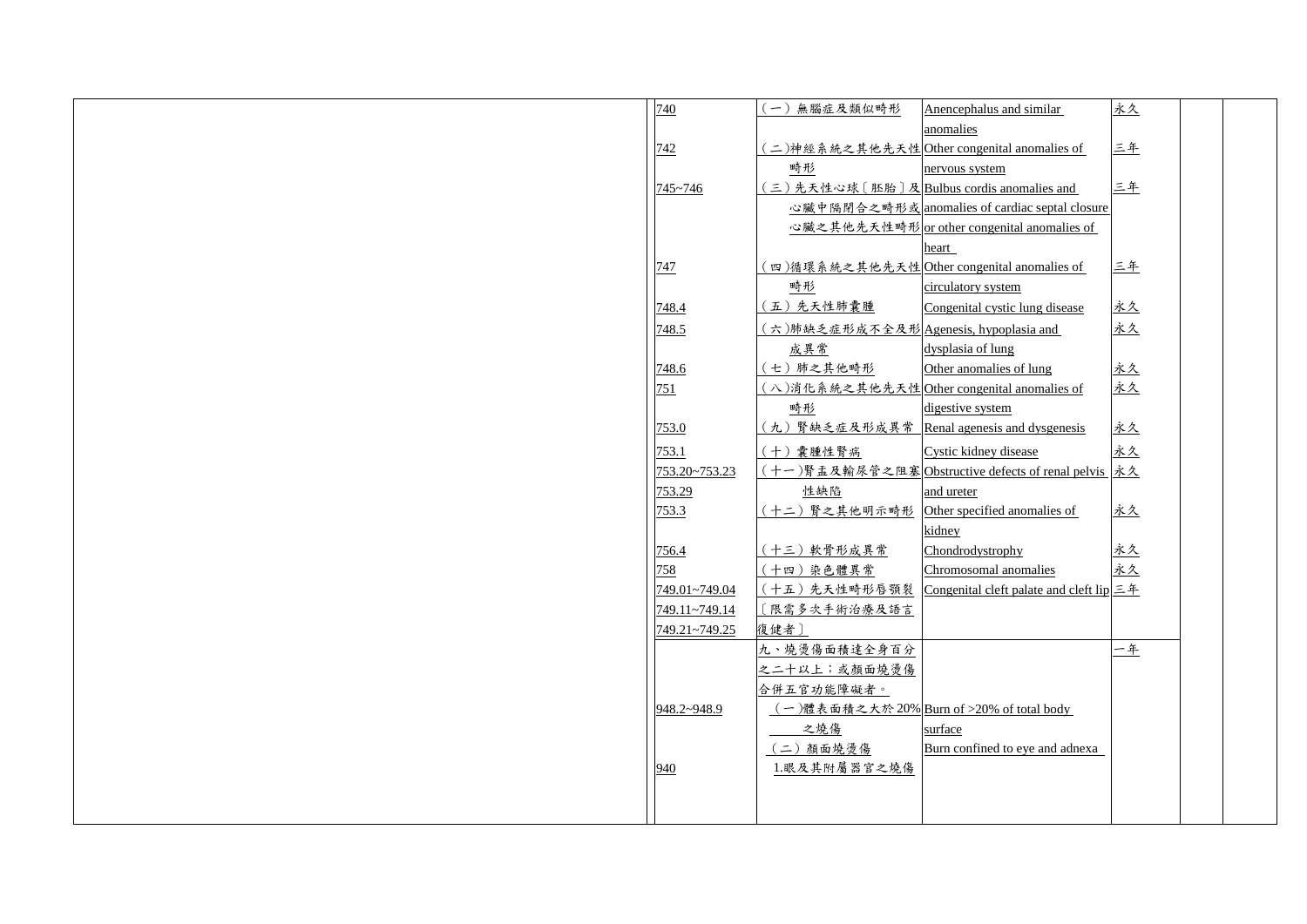| 941.5             | 2.臉及頭之燒傷,深部組                                           | Burn of face and head, deep                                                                        |    |  |
|-------------------|--------------------------------------------------------|----------------------------------------------------------------------------------------------------|----|--|
|                   |                                                        | <u> 織壞死 (深三度), 伴有 necrosis of underlying tissue (deep</u>                                          |    |  |
|                   | 身體部位損害。                                                | third degree) with loss of a body                                                                  |    |  |
|                   |                                                        | part                                                                                               |    |  |
|                   |                                                        |                                                                                                    |    |  |
|                   | 十、接受腎臟、心臟、肺臟、                                          |                                                                                                    |    |  |
|                   | 肝臟、骨髓、胰臟及小腸移                                           |                                                                                                    |    |  |
|                   | 植後之追蹤治療。                                               |                                                                                                    |    |  |
| V42.0             |                                                        | (一)腎臟移植手術後之追蹤 Kidney replaced by transplant                                                        | 永久 |  |
|                   | 治療                                                     |                                                                                                    |    |  |
| V42.1             | (二)心臟移植手術後之追蹤 Heart replaced by transplant             |                                                                                                    | 永久 |  |
|                   | 治療                                                     |                                                                                                    |    |  |
| V42.6             | (三)肺臟移植手術後之追蹤 <mark>Lung replaced by transplant</mark> |                                                                                                    | 永久 |  |
|                   | 治療                                                     |                                                                                                    |    |  |
| V <sub>42.7</sub> | (四)肝臟移植手術後之追蹤 Liver replaced by transplant             |                                                                                                    | 永久 |  |
|                   | <u>治療</u>                                              |                                                                                                    |    |  |
| V42.81~V42.82     | (五)骨髓移植手術後之追蹤Bone marrow replaced by                   |                                                                                                    | 五年 |  |
|                   | 治療                                                     | transplant                                                                                         |    |  |
| V42.83            |                                                        | (六)胰臟移植手術後之追蹤 Pancreas replaced by transplant                                                      | 永久 |  |
|                   | 治療                                                     |                                                                                                    |    |  |
| V42.84            |                                                        | (七)小腸移植手術後之追蹤 Intestines replaced by transplant                                                    | 永久 |  |
|                   | 治療                                                     |                                                                                                    |    |  |
| 996.81            | (八) 腎臟移植併發症                                            | Complication of transplanted                                                                       | 永久 |  |
|                   |                                                        | kidney                                                                                             |    |  |
| 996.82            | (九)肝臟移植併發症                                             | Complication of transplanted liver $\frac{\dot{x} \dot{\lambda}}{}$                                |    |  |
|                   |                                                        |                                                                                                    |    |  |
| 996.83            | (十)心臟移植併發症                                             | Complication of transplanted heart 永久                                                              |    |  |
| 996.84            | (十一)肺臟移植併發症                                            | Complication of transplanted lung  永久                                                              |    |  |
|                   |                                                        |                                                                                                    |    |  |
| 996.85            | (十二) 骨髓移植併發症                                           | <u>Complication of transplanted bone</u> $\boxed{\underline{\mathcal{I}} \underline{\mathcal{F}}}$ |    |  |
|                   |                                                        | marrow                                                                                             |    |  |
| 996.86            | (十三)胰臟移植併發症                                            | Complication of transplanted                                                                       | 永久 |  |
|                   |                                                        | pancreas                                                                                           |    |  |
| 996.87            | (十四)小腸移植併發症                                            | Complications of transplanted                                                                      | 永久 |  |
|                   |                                                        | intestine                                                                                          |    |  |
|                   | 十一、小兒麻痺、腦性麻痺                                           |                                                                                                    | 永久 |  |
|                   |                                                        |                                                                                                    |    |  |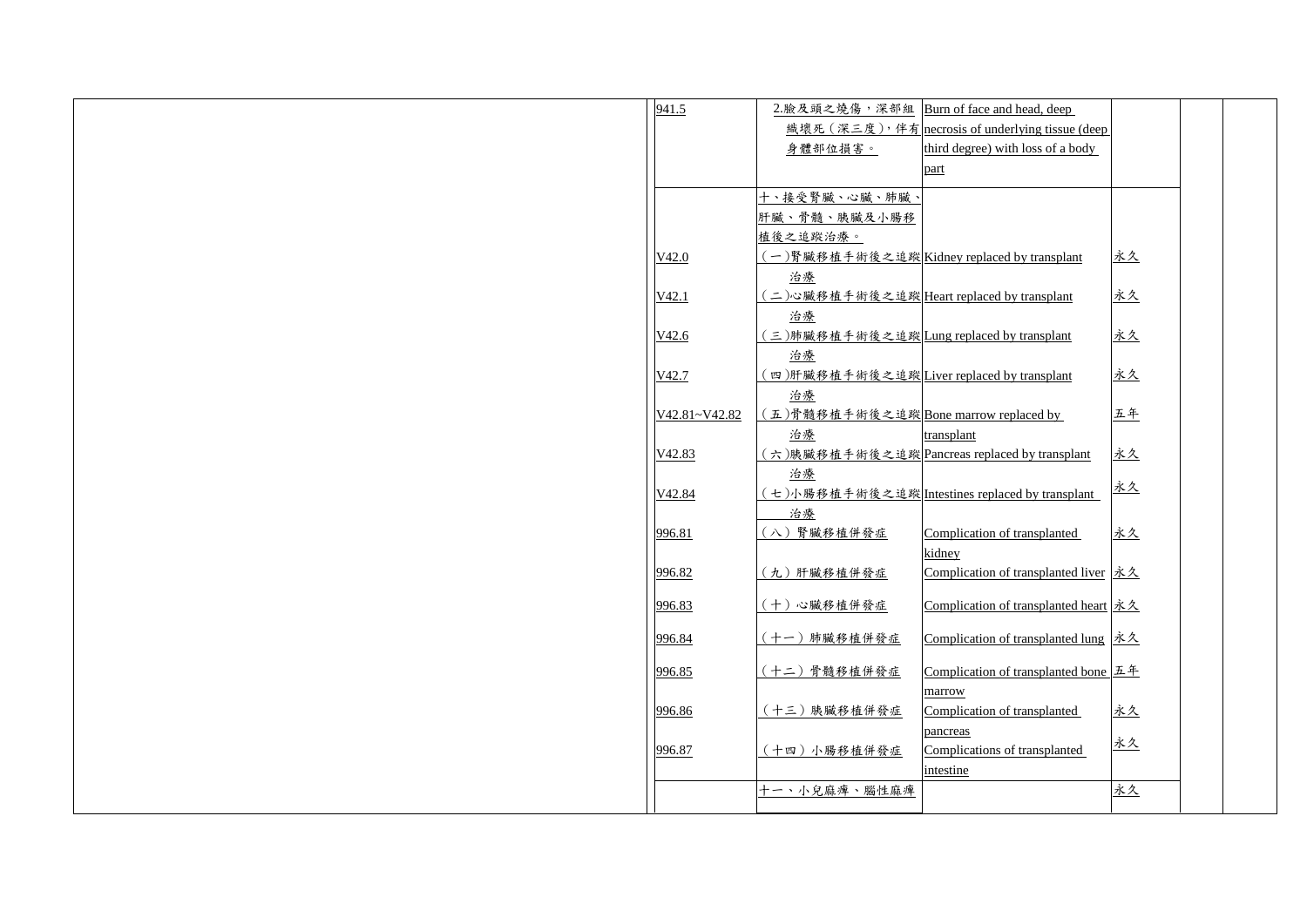|             | 所引起之神經、肌肉、骨骼、     |                                                                     |              |  |
|-------------|-------------------|---------------------------------------------------------------------|--------------|--|
|             | 肺臟等之併發症者(其身心      |                                                                     |              |  |
|             | 障礙等級在中度以上者)。      |                                                                     |              |  |
|             | 一)急性脊髓灰白質炎併有      |                                                                     |              |  |
| 045.1       | 其他麻痺者             | Acute poliomyelitis with other                                      |              |  |
|             |                   | paralysis                                                           |              |  |
| 343         | 二) 嬰兒腦性麻痺         | Infantile cerebral palsy                                            |              |  |
| $344 + 138$ |                   | (三)其他麻痺性徵候群(急Other paralytic syndromes late                         |              |  |
|             |                   | 性脊髓灰白質炎之後期 effects of acute poliomyelitis                           |              |  |
|             | 影響併有提及麻痺性徵        |                                                                     |              |  |
|             | 候群)               |                                                                     |              |  |
| 959.99      | 十二、重大創傷且其嚴重程      | Major trauma rated 16 or above on $-4$ : 首次                         |              |  |
|             | 度到達創傷嚴重程度分數十      | the severity scale                                                  | 三年:續發        |  |
|             | 六分以上者             | (injury severity score $\geq 16$ )                                  |              |  |
|             | (INJURY SEVERITY) |                                                                     |              |  |
|             | $SCORE \ge 16$    |                                                                     |              |  |
|             | (※植物人狀態不可以        |                                                                     |              |  |
|             | ISS 計算)           |                                                                     |              |  |
| 518.85      | 十三、因呼吸衰竭需長期使      | <u>Long-term mechanical ventilation, <math>\boxed{m + 1}</math></u> |              |  |
|             | 用呼吸器符合下列任一項       | defined as one of the following:                                    | 日:首次         |  |
|             | 者:                |                                                                     | 三個月:續        |  |
|             | (一)使用侵襲性呼吸輔助      | 1. Invasive mechanical ventilation                                  |              |  |
|             | 器二十一天以上者          | for 21 or more days.                                                | 一年:第三<br>次以後 |  |
|             | (二)使用侵襲性呼吸輔助      | 2. Invasive mechanical ventilation                                  |              |  |
|             | 器改善後,改用非侵         | followed by non-invasive                                            |              |  |
|             | 襲性陽壓呼吸治療總         | ventilation, with a total duration                                  |              |  |
|             | 計二十一天以上者          | of 21 or more days.                                                 |              |  |
|             | (三)使用侵襲性呼吸輔助      | Invasive mechanical ventilation<br>$\overline{3}$ .                 |              |  |
|             |                   |                                                                     |              |  |
|             | 器後改用負壓呼吸輔         | followed by negative pressure                                       |              |  |
|             | 助器總計二十一天以         | ventilation, with a total duration                                  |              |  |
|             | <u>上者</u>         | of 21 or more days.                                                 |              |  |
|             | (四)特殊疾病(末期心衰      | 4. Specific diseases, e.g., End                                     |              |  |
|             | 竭、慢性呼吸道疾          | stage heart failure, chronic                                        |              |  |
|             |                   | 病、原發性神經原肌 pulmonary diseases, primary                               |              |  |
|             |                   | 肉病變、慢性換氣不 neuromuscular diseases, chronic                           |              |  |
|             |                   | 足症候群)而須使用非 hypoventilation syndrome, which                          |              |  |
|             |                   | 侵襲性陽壓呼吸治療 require non-invasive ventilation                          |              |  |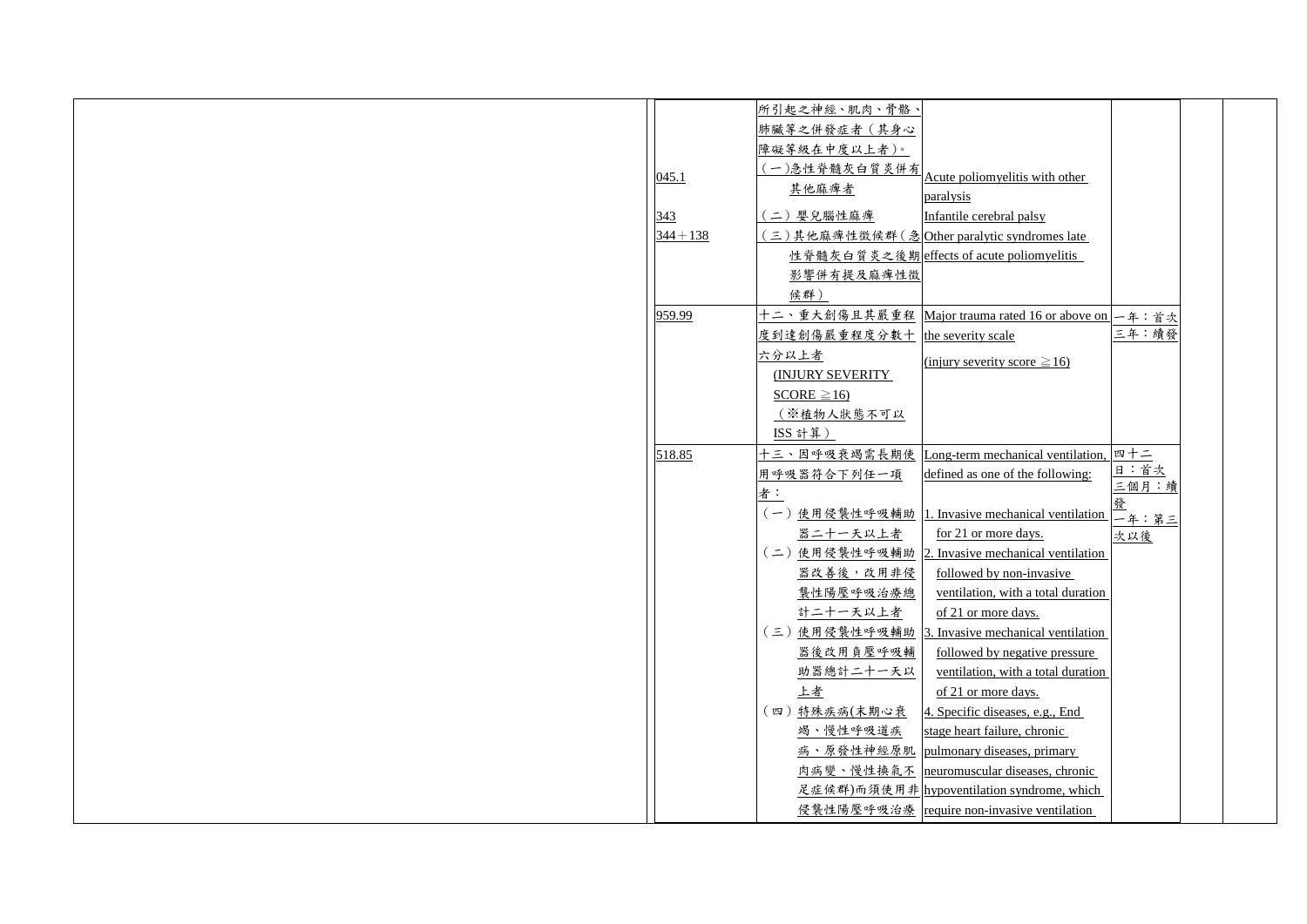|                       | 總計二十一天以上                               | for 21 or more days.                                |                   |  |
|-----------------------|----------------------------------------|-----------------------------------------------------|-------------------|--|
|                       | 者。                                     |                                                     |                   |  |
|                       | 以上天數計算須符合連續使                           |                                                     |                   |  |
|                       | 用定義原則                                  |                                                     |                   |  |
|                       |                                        |                                                     |                   |  |
| 261.0                 | 十四                                     |                                                     | 三個月:首             |  |
|                       |                                        | 〔一〕 <u>因腸道大量切除或失</u> Patients suffering from severe | <u>次</u><br>三年:續發 |  |
|                       |                                        | 去功能引起之嚴重營 malnutrition due to major                 |                   |  |
|                       |                                        | 養不良者,給予全靜脈 enterectomy, intestinal failure          |                   |  |
|                       |                                        | 營養已超過三十天,且already on a fully intravenous diet       |                   |  |
|                       |                                        | 病情已達穩定狀態, 口 for 30 days, and unable to obtain       |                   |  |
|                       |                                        | 攝飲食仍無法提供足 sufficient nutrition through an oral      |                   |  |
| 261.1                 | 量營養者。                                  | diet                                                |                   |  |
|                       | (二)其他慢性疾病之嚴重                           | Patients suffering from severe                      |                   |  |
|                       |                                        | 營養不良者,給予全靜 malnutrition due to other chronic        |                   |  |
|                       | 脈營養已超過三十                               | disease already on a fully                          |                   |  |
|                       |                                        | 天,且病情已達穩定狀 intravenous diet for 30 days, and        |                   |  |
|                       |                                        | <u>態,口攝飲食仍無法提 unable to obtain sufficient</u>       |                   |  |
|                       | 供足量營養者。                                | nutrition through an oral diet                      |                   |  |
|                       |                                        |                                                     |                   |  |
|                       | 十五、因潛水、或減壓不當                           |                                                     |                   |  |
|                       | 引起之嚴重型減壓病或空氣                           |                                                     |                   |  |
|                       | 栓塞症,伴有呼吸、循環或                           |                                                     |                   |  |
|                       | 神經系統之併發症且需長期                           |                                                     |                   |  |
|                       | 治療者。                                   |                                                     |                   |  |
| 993.3                 | 一) 減壓病                                 | Decompression sickness                              | 立久                |  |
| 958.0                 | (二)空氣栓塞症                               | Air embolism                                        | 三年                |  |
|                       |                                        |                                                     |                   |  |
| 358.0                 |                                        | Myasthenia gravis                                   |                   |  |
|                       | 十六、重症肌無力症                              |                                                     | 三年                |  |
|                       | 十七、先天性免疫不全症                            |                                                     | 五年                |  |
|                       |                                        |                                                     |                   |  |
| $279.00 \cdot 279.06$ | 一)低丙種球蛋白血症                             | Hypogammaglobulinemia                               |                   |  |
| 279.08                | (二) 選擇性免疫球蛋白缺 Selective immunoglobulin |                                                     |                   |  |
|                       | 乏合併反覆相關之感                              | deficiency combined with repeated                   |                   |  |
|                       | 染                                      | related infection                                   |                   |  |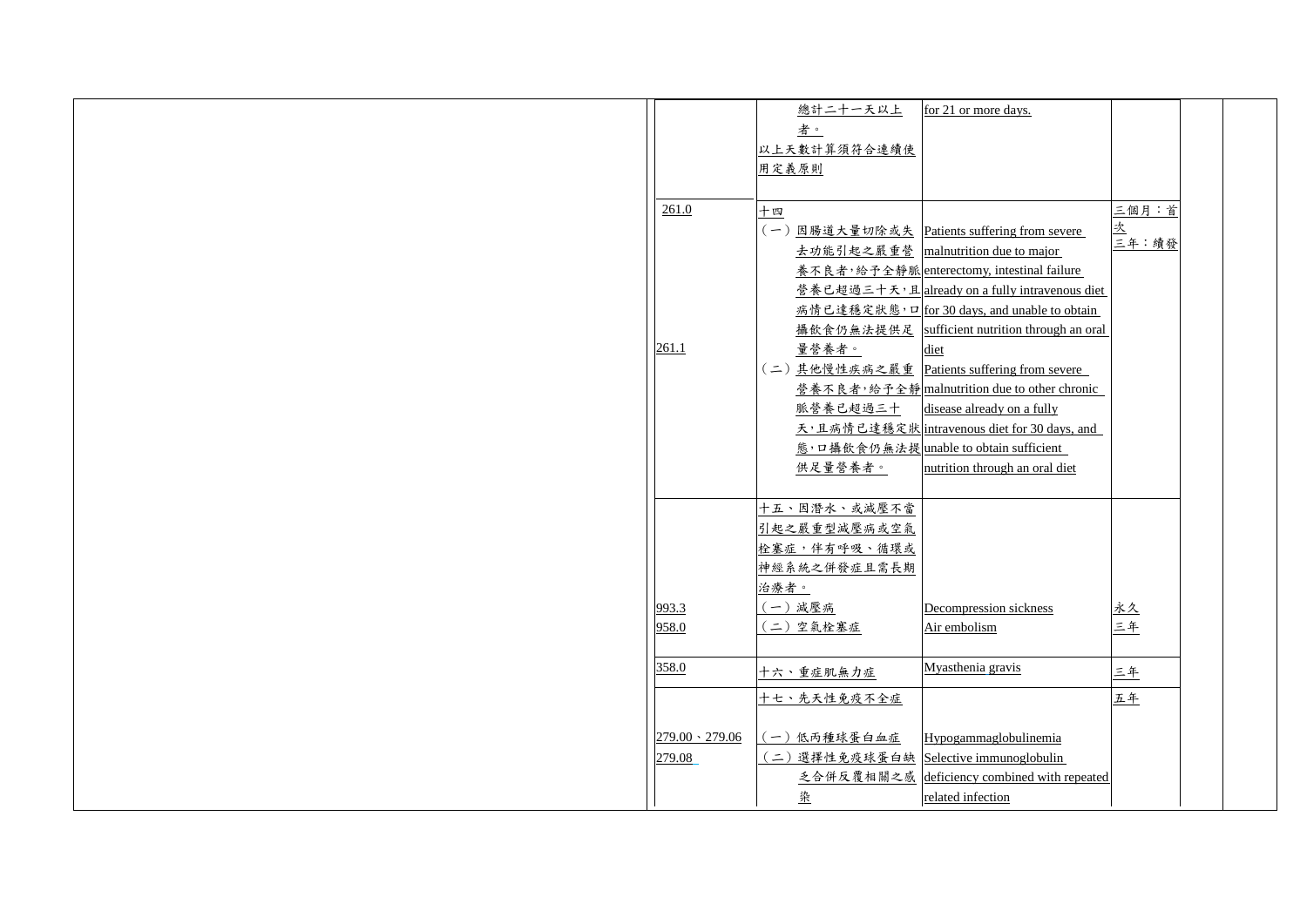| 279.1 | 細胞性免疫缺乏症<br>$(\underline{\underline{z}})$ | Deficiency of cell-mediated                      |       |
|-------|-------------------------------------------|--------------------------------------------------|-------|
|       |                                           | immunity                                         |       |
| 279.2 | 四)複合型免疫缺乏症                                | Combined immunity deficiency                     |       |
| 279.3 | (五)吞噬細胞功能低下症                              | Phagocyte deficiency (chronic                    |       |
|       |                                           | granulomatous disease)                           |       |
| 279.8 | (六)其他免疫疾病                                 | Other specified disorder of                      |       |
|       |                                           | immune mechanism                                 |       |
|       | 十八、脊髓損傷或病變所引                              |                                                  | 永久    |
|       | 起之神經、肌肉、皮膚、骨                              |                                                  |       |
|       | 骼、心肺、泌尿及腸胃等之                              |                                                  |       |
|       | 併發症者(其身心障礙等級                              |                                                  |       |
|       | 在中度以上者)                                   |                                                  |       |
| 806   |                                           | (一) 脊柱骨折,伴有脊髓病 Fracture of vertebral column with |       |
|       | 灶                                         | spinal cord injury                               |       |
|       |                                           |                                                  |       |
| 952   | (二)無明顯脊椎損傷之脊                              | Spinal cord injury without                       |       |
|       | 髓傷害                                       | evidence of spinal bone injury                   |       |
| 336   | (三)其他脊髓病變                                 | Other disease of spinal cord                     |       |
|       |                                           |                                                  |       |
|       | 十九、職業病                                    | Occupational disease                             | 三年:首次 |
|       | (以勞工保險條例第三十四                              |                                                  | 永久:續發 |
|       | 條第一項規定之職業病種類                              |                                                  |       |
|       | 表所載職業病範圍為限;適                              |                                                  |       |
|       | 用對象限已退休之未具勞工                              |                                                  |       |
|       | 保險被保險人身份之保險對<br>象;具勞工保險被保險人身              |                                                  |       |
|       | 份者,應依勞工保險職業病                              |                                                  |       |
|       | 就醫規定辦理,亦免自行負                              |                                                  |       |
|       | 擔部分醫療費用)                                  |                                                  |       |
| 500   | 一)煤礦工人塵肺症                                 | Coal workers' pneumoconiosis                     |       |
| 501   | (二)石綿沉著症                                  | Asbestosis                                       |       |
| 502   |                                           | (三)其他矽石或矽鹽所致 Pneumoconiosis due to other silica  |       |
|       | 之塵肺症                                      | or silicates                                     |       |
| 503   | (四)其他無機性塵埃所致                              | Pneumoconiosis due to other                      |       |
|       | 之塵肺症                                      | inorganic dust                                   |       |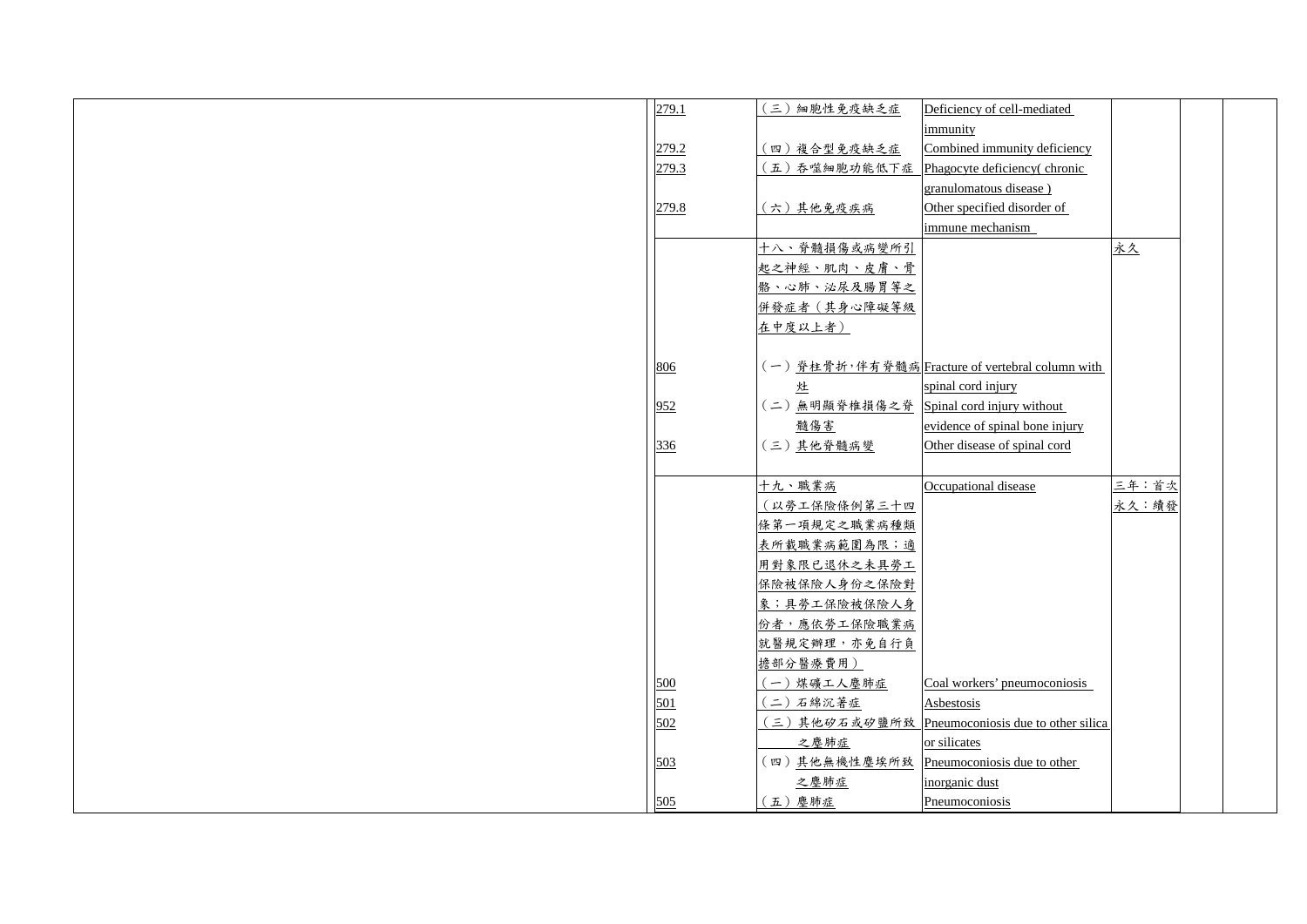|                           |                                    | 二十、急性腦血管疾病 (限  Cerebrovascular disease (acute  | 急性發作         |  |
|---------------------------|------------------------------------|------------------------------------------------|--------------|--|
|                           | 急性發作後一個月內)                         | stage)                                         | 後一個月         |  |
| 4304                      | (一) 蜘蛛膜下腔出血                        | Subarachnoid hemorrhage                        | 內由醫師         |  |
| $431 \cdot 432$           | (二)腦內出血                            | Intracerebral hemorrhage                       | <u> 逕行認定</u> |  |
| $433 \cdot 434$           | (三)腦梗塞                             | Cerebral infarction                            | 免申請證         |  |
| 435~437                   | (四)其他腦血管疾病                         | Other cerebrovascular disease                  | 明            |  |
|                           |                                    |                                                |              |  |
| 340                       | 二十一丶多發性硬化症                         | Multiple sclerosis                             | <u>五年</u>    |  |
|                           |                                    |                                                |              |  |
| $359.0 \cdot 359.1$       | 二十二、先天性肌肉萎缩症                       | Congenital muscular dystrophy                  | <u>永久</u>    |  |
|                           | <u>二十三、外皮之先天畸形</u>                 | Congenital anomalies integument                | 永久           |  |
|                           |                                    |                                                |              |  |
| 757.39                    | (一)先天性水泡性表皮鬆                       | Congenital epidermolysis bullosa               |              |  |
|                           | 懈症                                 |                                                |              |  |
| 757.9                     | (二)先天性之外皮畸形                        | Congenital anomalies of the                    |              |  |
|                           |                                    | integument                                     |              |  |
| 757.1                     | (三)先天性魚鱗癬症(穿山 Ichthyosis congenita |                                                |              |  |
|                           | 甲症)                                |                                                |              |  |
| 030                       | 二十四、漢生病                            | Leprosy (Hansen's disease)                     | <u>永久</u>    |  |
|                           |                                    |                                                |              |  |
| $571.2 \cdot 571.5 \cdot$ |                                    | 二十五、肝硬化症,併有下 Liver cirrhosis with complication | 五年           |  |
| 571.6                     | 列情形之一者:                            |                                                |              |  |
|                           | (一) 腹水無法控制                         | Ascites with poor control                      |              |  |
|                           |                                    | (二)食道或胃静脈曲張出血Esophageal or gastric varicosis   |              |  |
|                           |                                    | bleeding                                       |              |  |
|                           | (三)肝昏迷或肝代償不全                       | Hepatic coma or liver                          |              |  |
|                           |                                    | dyscompensated                                 |              |  |
|                           | 二十六、早產兒所引起之神                       |                                                |              |  |
|                           | 經、肌肉、骨骼、心臟、肺                       |                                                |              |  |
|                           | 臟等之併發症。                            |                                                |              |  |
| 765.90                    |                                    | 一)早產兒出生後三個月 Neurological, muscular, skeletal,  | 由醫師逕         |  |
|                           | 內因神經、肌肉、骨                          | cardiac or pulmonary                           | 行認定免         |  |
|                           |                                    | 骼、心臟、肺臟(含 complications due to premature       | 申請證明         |  |
|                           | 支氣管)等之併發症                          | infants to have admission care                 |              |  |
|                           | 住院者                                | within three months birth.                     |              |  |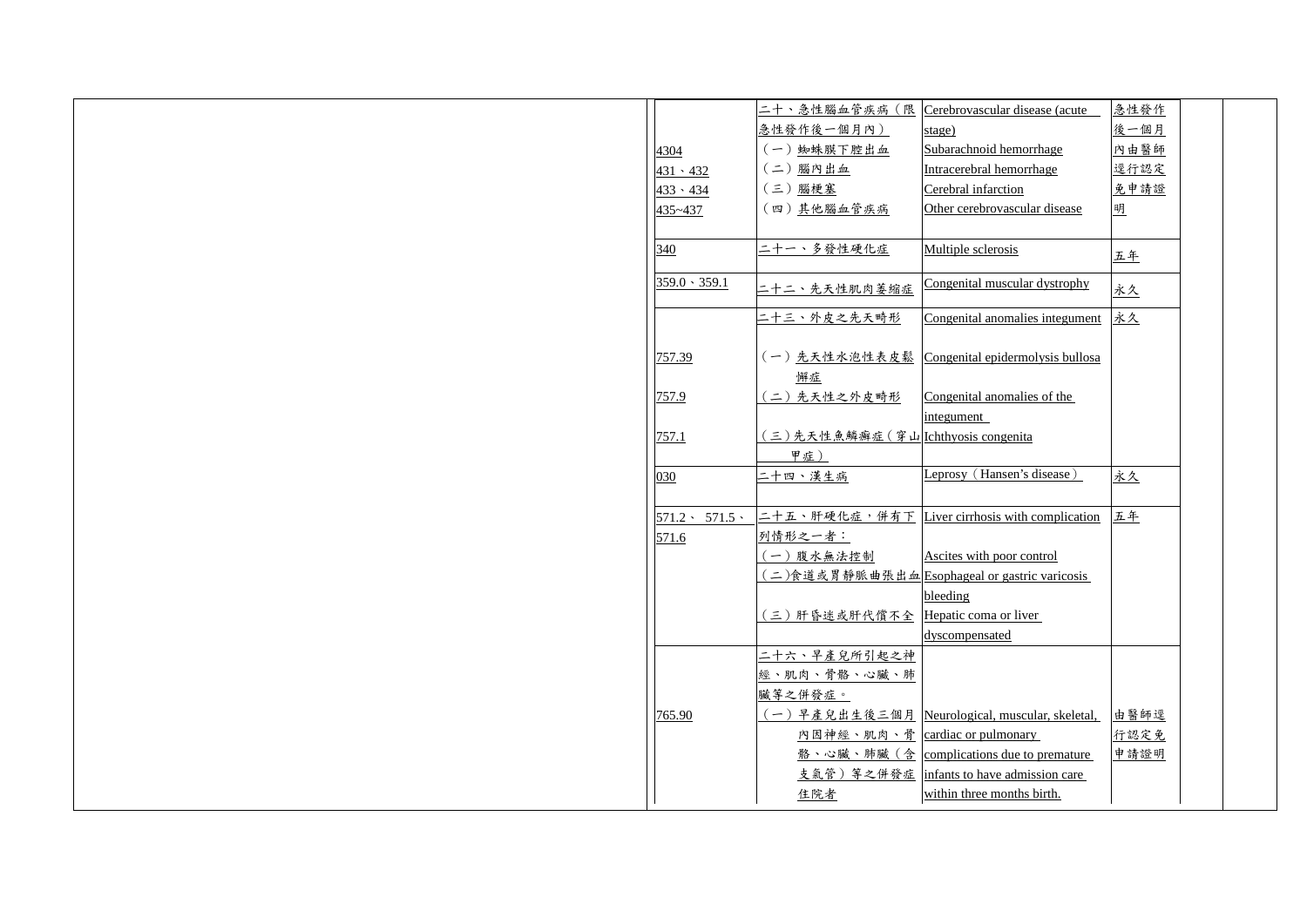|                    | 生滿三個月 Neurological, muscular, skeletal,  | 三年        |  |
|--------------------|------------------------------------------|-----------|--|
|                    | 心障礙等級 cardiac or pulmonary               |           |  |
|                    | 度以上, 領 complications due to premature    |           |  |
|                    | 位核發之身 infants certified to have moderate |           |  |
| 冊者                 | impairments three months of age.         |           |  |
|                    |                                          |           |  |
|                    | 化合物之毒 Toxic effect of arsenic and its    | <u>永久</u> |  |
|                    | compounds (black foot disease)           |           |  |
|                    |                                          |           |  |
| 經元疾病其              | Motor neuron disease                     | <u>永久</u> |  |
| <u>中度以上或</u>       |                                          |           |  |
| 【惟經神經              |                                          |           |  |
| 斷為肌萎縮              |                                          |           |  |
|                    |                                          |           |  |
| HC                 |                                          |           |  |
| <b>EROSIS</b>      |                                          |           |  |
| .20),不受其           |                                          |           |  |
| <u>中度以上或</u>       |                                          |           |  |
| 限制】。               |                                          |           |  |
| 病                  | Jakob -Creutzfeldt disease               | <u>永久</u> |  |
|                    |                                          |           |  |
| 告之罕見疾 Rare disease |                                          | <u>永久</u> |  |
| 二十九類者              |                                          |           |  |
|                    |                                          |           |  |
|                    |                                          |           |  |
|                    |                                          |           |  |
|                    |                                          |           |  |
|                    |                                          |           |  |
|                    |                                          |           |  |
|                    |                                          |           |  |
|                    |                                          |           |  |
|                    |                                          |           |  |
|                    |                                          |           |  |
|                    |                                          |           |  |
|                    |                                          |           |  |
|                    |                                          |           |  |

| 765.99 | (二) 早產兒出生滿三個月 Neurological, muscula       |                        |
|--------|-------------------------------------------|------------------------|
|        | 後,經身心障礙等級 cardiac or pulmonary            |                        |
|        | 評鑑為中度以上,領 complications due to            |                        |
|        | 有社政單位核發之身 infants certified to hav        |                        |
|        | 心障礙手冊者                                    | impairments three mo   |
|        |                                           |                        |
| 985.1  | 二十七、砷及其化合物之毒 Toxic effect of arsenic      |                        |
|        | 性作用 (烏腳病)                                 | compounds (black for   |
|        |                                           |                        |
| 335.2  | <u> 二十八、運動神經元疾病其</u> Motor neuron disease |                        |
|        | 身心障礙等級在中度以上或                              |                        |
|        | 須使用呼吸器者【惟經神經                              |                        |
|        | 內科專科醫師診斷為肌萎縮                              |                        |
|        | 性侧索硬化症者                                   |                        |
|        | (AMYOTROPHIC                              |                        |
|        | LATERAL SCLEROSIS                         |                        |
|        | ICD-9-CM 335.20),不受其                      |                        |
|        | 身心障礙等級在中度以上或                              |                        |
|        | 須使用呼吸器之限制】。                               |                        |
| 046.1  | 二十九、庫賈氏病                                  | Jakob -Creutzfeldt dis |
|        |                                           |                        |
|        | 三十、經本部公告之罕見疾 Rare disease                 |                        |
|        | 病,但已列屬前二十九類者                              |                        |
|        | 除外。                                       |                        |
|        |                                           |                        |
|        |                                           |                        |
|        |                                           |                        |
|        |                                           |                        |
|        |                                           |                        |
|        |                                           |                        |
|        |                                           |                        |
|        |                                           |                        |
|        |                                           |                        |
|        |                                           |                        |
|        |                                           |                        |
|        |                                           |                        |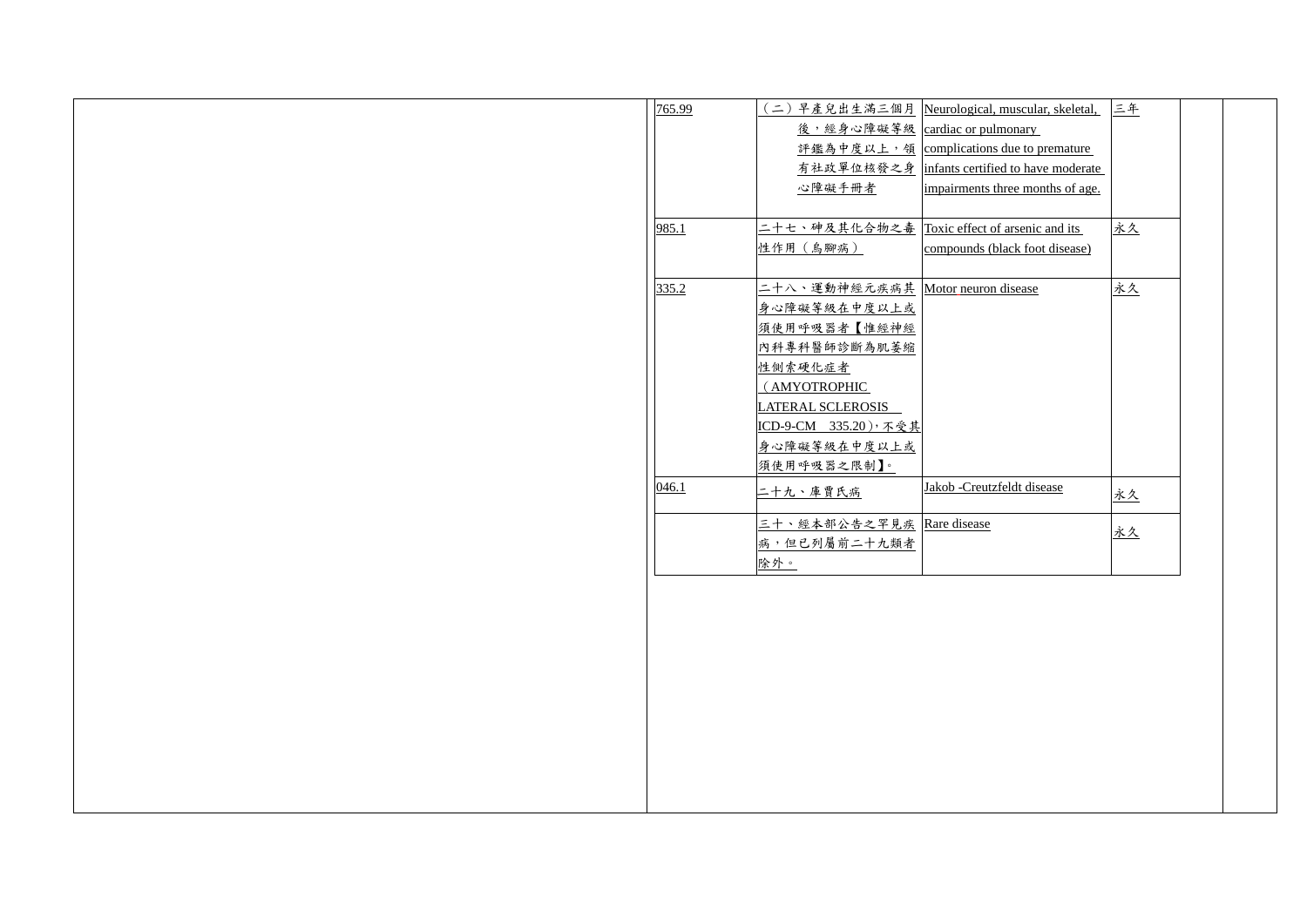|                                               |                                                     |                                                    | 105年1月1日起適用    |                                                   |                                                |                                                    |                |
|-----------------------------------------------|-----------------------------------------------------|----------------------------------------------------|----------------|---------------------------------------------------|------------------------------------------------|----------------------------------------------------|----------------|
| ICD-10-CM/PCS 碼<br>2014年版                     | 重大傷病項目                                              | 英文疾病名稱                                             | 證明有效期          | ICD-10-CM/PCS 碼<br>2014年版                         | 重大傷病項目                                         | 英文疾病名稱                                             | 證明有效期<br>限     |
| C73                                           | 一、需積極或長期治療之癌症。<br>(一)甲狀腺惡性腫瘤                        | Malignant neoplasm of                              | 三年             | C73                                               | 一、需積極或長期治療之癌症。<br>(一)甲狀腺惡性腫瘤                   | Malignant neoplasm of                              | 三年             |
|                                               |                                                     | thyroid gland                                      |                |                                                   |                                                | thyroid gland                                      |                |
| $C00.0-C06.9$                                 | (二)口腔、口咽及下咽惡性腫瘤第 Malignant neoplasm of              |                                                    | 三年             | $CO0.0 - CO6.9$                                   | (二)口腔、口咽及下咽惡性腫瘤第 Malignant neoplasm of         |                                                    | 三年             |
| $C09.0 - C10.9$<br>$C12 - C14.8$              | 一期                                                  | oral cavity, oropharynx<br>and hypopharynx stage I |                | $C09.0 - C10.9 -$<br>$C12 - C14.8$                | 一期                                             | oral cavity, oropharynx<br>and hypopharynx stage I |                |
| C50.011-C50.929                               | (三)乳房惡性腫瘤第一期                                        | Malignant neoplasm of<br>breast stage I            | 三年             | $C50.011 - C50.929$                               | (三)乳房惡性腫瘤第一期                                   | Malignant neoplasm of<br>breast stage I            | 三年             |
| $C53.0 - C53.9 \cdot C55$                     | (四)子宮頸惡性腫瘤第一期                                       | Malignant neoplasm of<br>cervix uteri stage I      | 三年             | $C53.0 - C53.9 \cdot C55$                         | (四)子宮頸惡性腫瘤第一期                                  | Malignant neoplasm of<br>cervix uteri stage I      | 三年             |
| $CO0.0 - C96.9$<br>(不含 C73、C94.4、             | (五)除 (一)~(四)之其他惡性腫 other malignant neoplasm 五年<br>瘤 |                                                    |                | $CO0.0 - C96.9$<br>$($ 不含 $C73 \cdot C94.4 \cdot$ | (五)除 (一)~(四)之其他惡性腫 other malignant neoplasm 五年 |                                                    |                |
| C94.6)                                        |                                                     |                                                    |                | C94.6)                                            |                                                |                                                    |                |
|                                               | 二、遺傳性凝血因子缺乏。                                        |                                                    | 永久             |                                                   | 二、遺傳性凝血因子缺乏。                                   |                                                    | 永久             |
| D66                                           | (一)遺傳性第Ⅷ凝血因子缺乏症  Hereditary factor VIII             | deficiency                                         |                | D66                                               | (一)遺傳性第Ⅷ凝血因子缺乏症 Hereditary factor VIII         | deficiency                                         |                |
| D67                                           | (二)遺傳性第以凝血因子缺乏症 Hereditary factor IX                | deficiency                                         |                | D67                                               | (二)遺傳性第IX凝血因子缺乏症  Hereditary factor IX         | deficiency                                         |                |
| D68.1                                         | (三)遺傳性第 XI 凝血因子缺乏症 Hereditary factor XI             | deficiency                                         |                | D68.1                                             | (三)遺傳性第 XI 凝血因子缺乏症 Hereditary factor XI        | deficiency                                         |                |
| D68.2                                         | (四)其他遺傳性凝血因子缺乏症  Hereditary deficiency of           | other clotting factors                             |                | D68.2                                             | (四)其他遺傳性凝血因子缺乏症 Hereditary deficiency of       | other clotting factors                             |                |
|                                               | 三、嚴重溶血性及再生不良性貧血                                     |                                                    | 五年             |                                                   | 三、嚴重溶血性及再生不良性貧血                                |                                                    | 五年             |
|                                               | 血紅素未經治療, 成人經常低於                                     |                                                    |                |                                                   | [血紅素未經治療, 成人經常低於                               |                                                    |                |
|                                               | 8gm/dl 以下, 新生兒經常低於<br>12gm/d1 以下者〕。                 |                                                    |                |                                                   | 8gm/dl 以下, 新生兒經常低於<br>12gm/d1 以下者〕。            |                                                    |                |
| $D55.0-D58.9$                                 | 〔一〕遺傳性溶血性貧血                                         | Hereditary hemolytic<br>anemias                    |                | $D55.0-D58.9$                                     | (一) 遺傳性溶血性貧血                                   | Hereditary hemolytic<br>anemias                    |                |
| $D59.0-D59.9$                                 | (二)後天性溶血性貧血                                         | Acquired hemolytic<br>anemias                      |                | $D59.0-D59.9$                                     | (二)後天性溶血性貧血                                    | Acquired hemolytic<br>anemias                      |                |
| $D46.4 \cdot D60.0 - D60.9$<br>$D61.01-D61.9$ | (三)再生不良性貧血                                          | Aplastic anemias                                   |                | $D46.4 \cdot D60.0 - D60.9$<br>$D61.01-D61.9$     | (三)再生不良性貧血                                     | Aplastic anemias                                   |                |
|                                               | 四、慢性腎衰竭〔尿毒症〕,必須接                                    |                                                    | 永久:申請時         |                                                   | 四、慢性腎衰竭〔尿毒症〕,必須接                               |                                                    | 永久:申請時         |
|                                               | 受定期透析治療者。                                           |                                                    | 已確定需定          |                                                   | 受定期透析治療者。                                      |                                                    | 已確定需定          |
| $N18.5 \cdot N18.6$                           | (一)慢性腎臟疾病                                           | Chronic kidney disease                             | 期透析者<br>三個月:申請 | $N18.5 \cdot N18.6$                               | (一)慢性腎臟疾病                                      | Chronic kidney disease                             | 期透析者<br>三個月:申請 |
| I12.0                                         | (二)高血壓性慢性腎臟病伴有第 Hypertensive chronic                |                                                    | 時尚無法確          | [112.0]                                           | (二)高血壓性慢性腎臟病伴有第 Hypertensive chronic           |                                                    | 時尚無法確          |
|                                               | 五期慢性腎病或末期腎病                                         | kidney disease with<br>stage 5 chronic kidney      | 定需定期透<br>析者    |                                                   | 五期慢性腎病或末期腎病                                    | kidney disease with<br>stage 5 chronic kidney  析者  | 定需定期透          |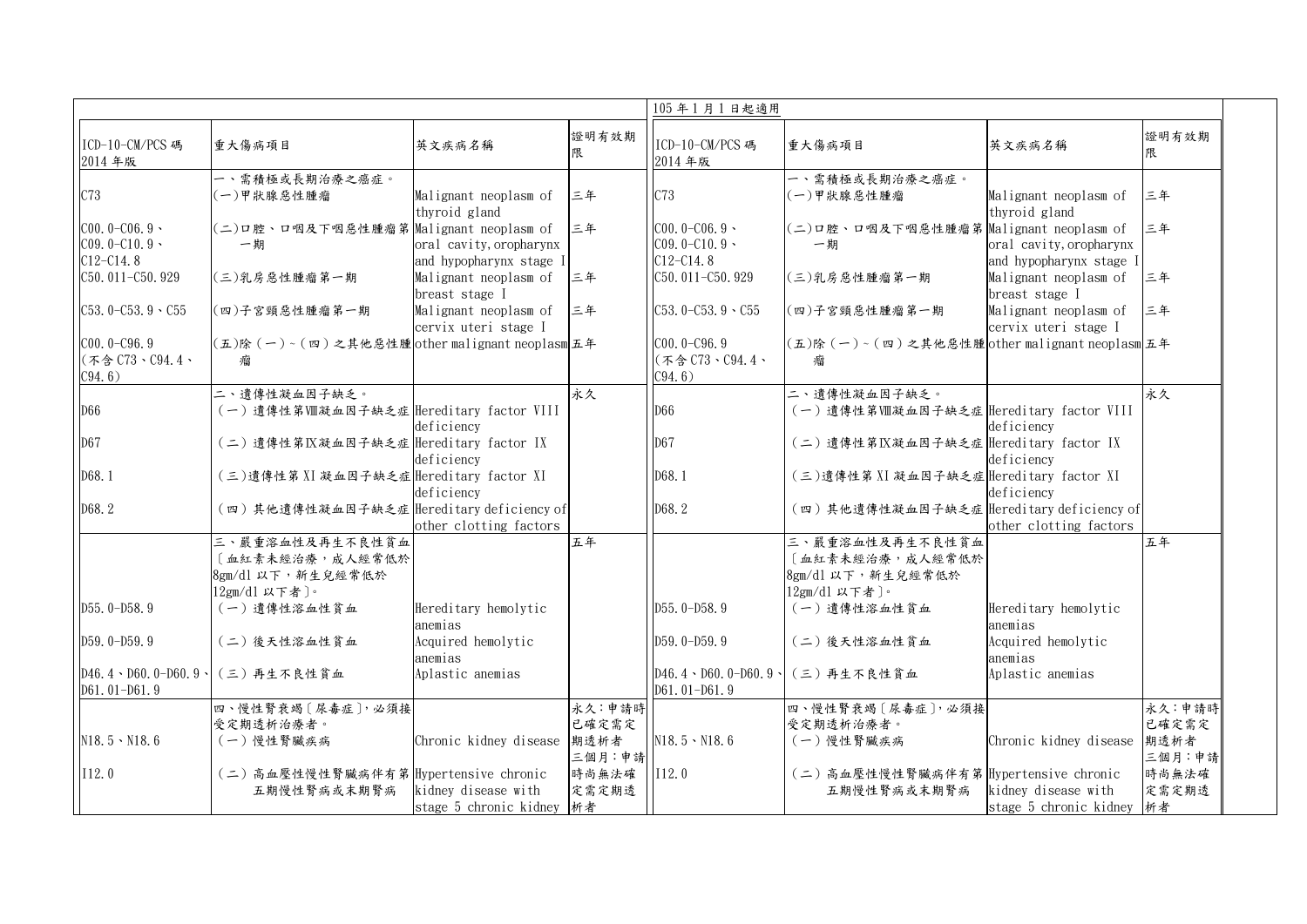|                                                                                          |                                                                                                                                                                                                            | disease or end stage<br>renal disease                                                                                                                                        |    |                                                                                            |                                                                                                                                                                                                            | disease or end stage<br>renal disease                                                                                                                                        |    |  |
|------------------------------------------------------------------------------------------|------------------------------------------------------------------------------------------------------------------------------------------------------------------------------------------------------------|------------------------------------------------------------------------------------------------------------------------------------------------------------------------------|----|--------------------------------------------------------------------------------------------|------------------------------------------------------------------------------------------------------------------------------------------------------------------------------------------------------------|------------------------------------------------------------------------------------------------------------------------------------------------------------------------------|----|--|
| $113.11 \cdot 113.2$                                                                     | (三)高血壓性心臟及慢性腎臟病 Hypertensive heart and<br>伴有心臟衰竭及第五期慢性 chronic kidney disease<br>腎病或末期腎病(高血壓性 with heart failure and<br>心臟及慢性腎臟病未伴有心 with stage 5 chronic<br>臟衰竭合併第五期慢性腎病 kidney disease, or end<br>或末期腎病) | stage renal disease<br>(Hypertensive heart and<br>chronic kidney disease<br>without heart failure,<br>with stage 5 chronic<br>kidney disease, or end<br>stage renal disease) |    | $[113, 11 \cdot 113, 2]$                                                                   | (三)高血壓性心臟及慢性腎臟病 Hypertensive heart and<br>伴有心臟衰竭及第五期慢性 chronic kidney disease<br>腎病或末期腎病(高血壓性 with heart failure and<br>心臟及慢性腎臟病未伴有心 with stage 5 chronic<br>臟衰竭合併第五期慢性腎病 kidney disease, or end<br>或末期腎病) | stage renal disease<br>(Hypertensive heart and<br>chronic kidney disease<br>without heart failure,<br>with stage 5 chronic<br>kidney disease, or end<br>stage renal disease) |    |  |
|                                                                                          | 五、需終身治療之全身性自體免疫<br>症候群。                                                                                                                                                                                    |                                                                                                                                                                              |    |                                                                                            | 五、需終身治療之全身性自體免疫<br>症候群。                                                                                                                                                                                    |                                                                                                                                                                              |    |  |
| $M32.0-M32.9$                                                                            | (一)全身性紅斑狼瘡                                                                                                                                                                                                 | Systemic lupus<br>erythematosus (SLE)                                                                                                                                        | 永久 | M32.0-M32.9                                                                                | (一)全身性紅斑狼瘡                                                                                                                                                                                                 | Systemic lupus<br>erythematosus (SLE)                                                                                                                                        | 永久 |  |
| $M34.0-M34.2 \cdot M34.9$                                                                | (二)全身性硬化症                                                                                                                                                                                                  | Systemic sclerosis                                                                                                                                                           | 永久 | $M34.0-M34.2 \cdot M34.9$                                                                  | (二)全身性硬化症                                                                                                                                                                                                  | Systemic sclerosis                                                                                                                                                           | 永久 |  |
| $M05.70-M06.09$<br>$M06.20 - M06.39$<br>$M06.80 - M06.89$<br>$MO6.9 \cdot MO8.00-M08.99$ | (三)類風濕關節炎〔符合1987 美Rheumatoid arthritis<br>國風濕病學院修訂之診斷標   (Rheumatoid arthritis<br>準,含青年型類風濕關節炎]juvenile)                                                                                                   |                                                                                                                                                                              | 永久 | $M05, 70-M06, 09$<br>$M06.20 - M06.39$<br>$M06.80 - M06.89$<br>$MO6.9 \cdot MO8.00-M08.99$ | (三)類風濕關節炎〔符合1987 美Rheumatoid arthritis<br>國風濕病學院修訂之診斷標 (Rheumatoid arthritis<br>準,含青年型類風濕關節炎]juvenile)                                                                                                     |                                                                                                                                                                              | 永久 |  |
| $M33.20 \cdot M33.29$                                                                    | (四)多發性肌炎                                                                                                                                                                                                   | Polymyositis                                                                                                                                                                 | 永久 | $M33.20 \cdot M33.29$                                                                      | (四)多發性肌炎                                                                                                                                                                                                   | Polymyositis                                                                                                                                                                 | 永久 |  |
| M33.00-M33.19<br>$\cdot$ M33.90-M33.99 $\cdot$<br>M36.0                                  | (五)皮多肌炎                                                                                                                                                                                                    | Dermatopolymyositis                                                                                                                                                          | 永久 | M33.00-M33.19<br>$\cdot$ M33.90-M33.99 $\cdot$<br>M36.0                                    | (五)皮多肌炎                                                                                                                                                                                                    | Dermatopolymyositis                                                                                                                                                          | 永久 |  |
| $MS0.0 \cdot MS0.2 \cdot MS0.8$<br>M31.0                                                 | (六)血管炎<br>1. 結節狀多動脈炎<br>2. 過敏性血管炎                                                                                                                                                                          | Vasculitis<br>Polyarteritis nodosa<br>Hypersensitivity<br>angiitis                                                                                                           | 永久 | $M30.0 \cdot M30.2 \cdot M30.8$<br>M31.0                                                   | (六)血管炎<br>1. 結節狀多動脈炎<br>2. 過敏性血管炎                                                                                                                                                                          | Vasculitis<br>Polyarteritis nodosa<br>Hypersensitivity<br>angiitis                                                                                                           | 永久 |  |
| $M31.30 \cdot M31.31$                                                                    | 3. 韋格納氏肉芽腫                                                                                                                                                                                                 | Wegener's                                                                                                                                                                    |    | $M31.30 \cdot M31.31$                                                                      | 3. 韋格納氏肉芽腫                                                                                                                                                                                                 | Wegener's                                                                                                                                                                    |    |  |
| $M31.5 \cdot M31.6$<br>173.1                                                             | 4. 巨細胞動脈炎<br>5. 血栓閉鎖性血管炎                                                                                                                                                                                   | granulomatosis<br>Giant cell arteritis<br>Thromboangiitis<br>obliterans (Buerger's<br>disease)                                                                               |    | $M31.5 \cdot M31.6$<br>I73.1                                                               | 4. 巨細胞動脈炎<br>5. 血栓閉鎖性血管炎                                                                                                                                                                                   | granulomatosis<br>Giant cell arteritis<br>Thromboangiitis<br>obliterans (Buerger's<br>disease)                                                                               |    |  |
| M31.4                                                                                    | 6. 主動脈弓症候群                                                                                                                                                                                                 | Aortic arch syndrome                                                                                                                                                         |    | M31.4                                                                                      | 6. 主動脈弓症候群                                                                                                                                                                                                 | Aortic arch syndrome                                                                                                                                                         |    |  |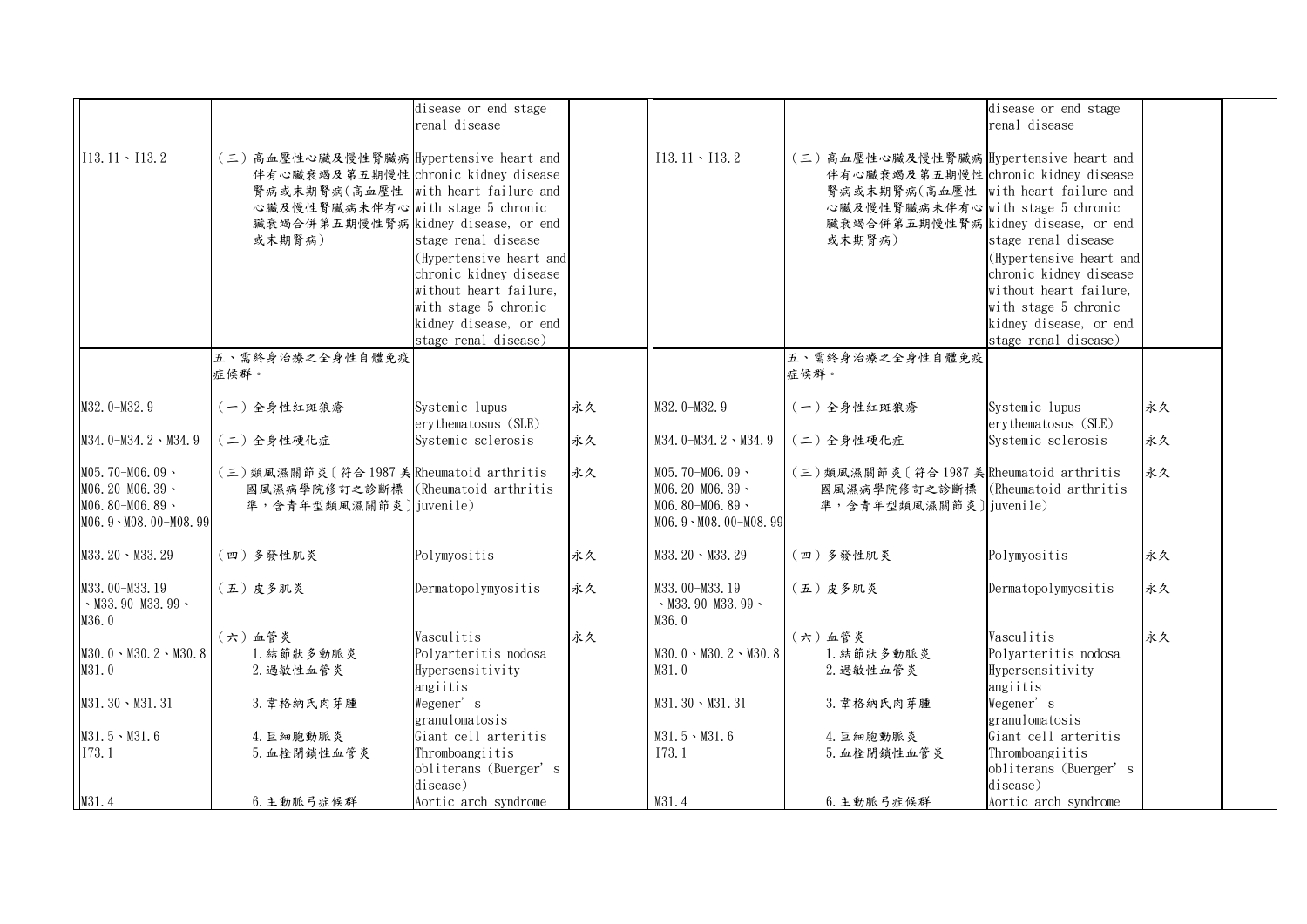| M35.2                                                                                   | 7. 貝賽特氏病                                                                                                                                                 | (Takayasu)<br>Behcet's disease                                       | 永久             | M35.2                                                                                     | 7. 貝賽特氏病                                                                                                                                                 | (Takayasu)<br>Behcet's disease                                       | 永久                   |
|-----------------------------------------------------------------------------------------|----------------------------------------------------------------------------------------------------------------------------------------------------------|----------------------------------------------------------------------|----------------|-------------------------------------------------------------------------------------------|----------------------------------------------------------------------------------------------------------------------------------------------------------|----------------------------------------------------------------------|----------------------|
| $L10.0 - L10.9$<br>M35.00-M35.09<br>K50.00-K50.919                                      | (七)天孢瘡<br>(八) 乾燥症<br>(九)克隆氏症                                                                                                                             | Pemphigus<br>Sicca syndrome<br>Crohn's disease                       | 永久<br>永久<br>永久 | $L10.0 - L10.9$<br>M35.00-M35.09<br>K50.00-K50.919<br>K51.00-K51.919                      | (七)天孢瘡<br>(八) 乾燥症<br>(九)克隆氏症<br>(十)慢性潰瘍性結腸炎                                                                                                              | Pemphigus<br>Sicca syndrome<br>Crohn's disease<br>Ulcerative colitis | 永久<br>永久<br>永久<br>永久 |
| K51.00-K51.919<br>M30.3                                                                 | (十)慢性潰瘍性結腸炎<br>(十一)皮膚粘膜淋巴結綜合症(川  Kawasaki disease<br>崎病)符合下列任一項者:<br>1. 伴隨冠狀動脈50%以上程<br>度狹窄者或伴隨冠狀動                                                       | Ulcerative colitis                                                   | 永久<br>五年       | M30.3                                                                                     | (十一)皮膚粘膜淋巴結綜合症 (川 Kawasaki disease<br>崎病)符合下列任一項者:<br>1. 伴隨冠狀動脈50%以上程<br>度狹窄者或伴隨冠狀動<br>脈瘤,大小超過8mm,持                                                      |                                                                      | 五年                   |
|                                                                                         | 脈瘤,大小超過8mm,持<br>續超過1個月以上者<br>2. 伴隨冠狀動脈瘤,大小<br>6-8mm, 持續超過1個月<br>以上者                                                                                      |                                                                      | 三年             |                                                                                           | 續超過1個月以上者<br>2. 伴隨冠狀動脈瘤,大小<br>6-8mm, 持續超過1個月<br>以上者                                                                                                      |                                                                      | 三年                   |
| $F01.50 \cdot F01.51 \cdot$<br>$F03.90 \cdot F03.91$                                    | 六、慢性精神病〔符合以下診斷,<br>而病情已經慢性化者,除第(一)<br>項外,限由精神科專科醫師所開具<br>之診斷書並加註專科醫師證號〕<br>(一)失智症(具器質性病態)【限 Unspecified dementia<br>由精神科或神經科專科醫師<br>開具之診斷書並加註專科醫<br>師證號】 |                                                                      | 永久             | $F01.50 \cdot F01.51 \cdot$<br>$F03.90 \cdot F03.91$                                      | 六、慢性精神病〔符合以下診斷,<br>而病情已經慢性化者,除第(一)<br>項外,限由精神科專科醫師所開具<br>之診斷書並加註專科醫師證號〕<br>(一)失智症(具器質性病態)【限 Unspecified dementia<br>由精神科或神經科專科醫師<br>開具之診斷書並加註專科醫<br>師證號】 |                                                                      | 永久                   |
| F05                                                                                     | (二)生理狀況所致之譫妄                                                                                                                                             | Delirium due to known  六個月 (每六  F05<br>physiological condition 個月重新評 | 估)             |                                                                                           | (二)生理狀況所致之譫妄                                                                                                                                             | Delirium due to known 六個月 (每六<br>physiological condition 個月重新評       | 估)                   |
| $F02.80 \cdot F02.81 \cdot$<br>$F06.0 \cdot F06.1 \cdot F06.8$                          | (三)其他生理狀況所致之其他精 0ther mental disorders 二年:首次<br>神疾患                                                                                                      | due to known<br>physiological condition                              | 永久:續發          | $F02.80 \cdot F02.81 \cdot$<br>$F06.0 \cdot F06.1 \cdot F06.8$                            | (三)其他生理狀況所致之其他精 Other mental disorders 二年:首次<br>神疾患                                                                                                      | due to known<br>physiological condition                              | 永久:續發                |
| $F20.0-F20.9$<br>$F25.0-F25.9$                                                          | (四)思覺失調症                                                                                                                                                 | Schizophrenia                                                        | 永久             | $F20.0-F20.9$<br>$F25.0-F25.9$                                                            | (四)思覺失調症                                                                                                                                                 | Schizophrenia                                                        | 永久                   |
| F30.10-F30.13 $\cdot$<br>$F30.2-F30.9$<br>$F31.0-F31.9$<br>$F32.2-F32.9$<br>F33.2-F33.9 | (五)情感性疾患                                                                                                                                                 | Affective disorders                                                  | 二年:首次<br>永久:續發 | F30.10-F30.13 $\cdot$<br>$F30.2-F30.9$<br>$F31.0-F31.9$<br>$F32.2-F32.9$<br>F33. 2-F33. 9 | (五) 情感性疾患                                                                                                                                                | Affective disorders                                                  | 二年:首次<br>永久:續發       |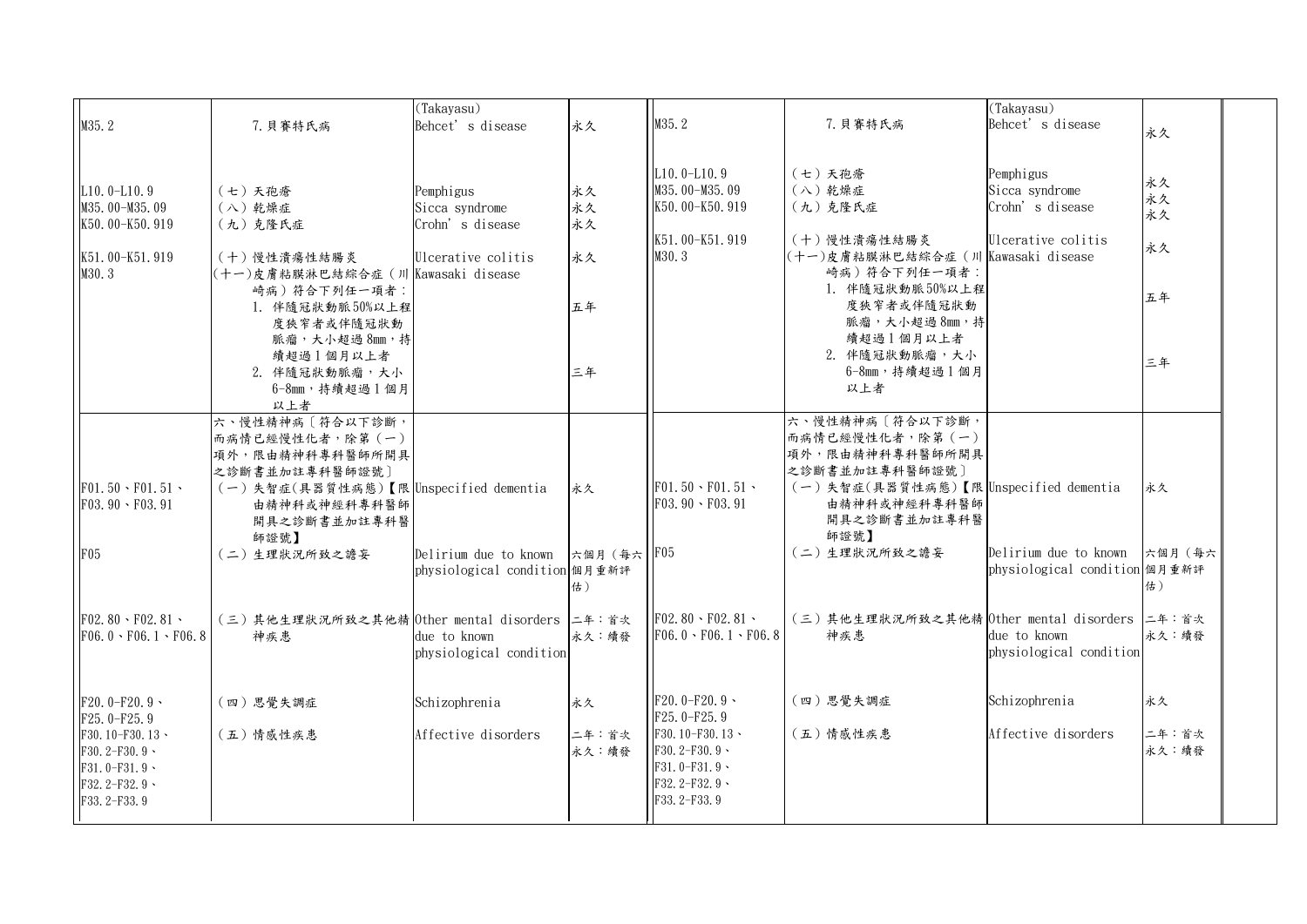| $\overline{F22}$                                                                   | (六)妄想性疾患                                               | Delusional disorders                                                  | 二年:首次                          | F22                                                                              | (六)妄想性疾患                                                 | Delusional disorders                                                  | 二年:首次                          |
|------------------------------------------------------------------------------------|--------------------------------------------------------|-----------------------------------------------------------------------|--------------------------------|----------------------------------------------------------------------------------|----------------------------------------------------------|-----------------------------------------------------------------------|--------------------------------|
|                                                                                    | 〔七〕廣泛性發展疾患                                             | Pervasive developmental<br>disorders                                  | 永久:續發                          |                                                                                  | (七)廣泛性發展疾患                                               | Pervasive developmental<br>disorders                                  | 永久:續發                          |
| F84.0                                                                              | 1. 自閉性疾患                                               | Autistic disorder                                                     | 五年:首次<br>永久:續發                 | F84.0                                                                            | 1. 自閉性疾患                                                 | Autistic disorder                                                     | 五年:首次<br>永久:續發                 |
| F84.3                                                                              | 2. 其他兒童期崩解疾患                                           | Other childhood<br>disintegrative disorder 永久:續發                      | 五年:首次                          | F84.3                                                                            | 2. 其他兒童期崩解疾患                                             | Other childhood<br>disintegrative disorder 永久: 續發                     | 五年:首次                          |
| $F84.5 \cdot F84.8$                                                                | 3. 其他廣泛性發展疾患(含<br>亞斯伯格症候群)                             | Other pervasive<br>developmental<br>disorders(Asperger's<br>syndrome) | 五年:首次<br>永久:續發                 | $F84.5 \cdot F84.8$                                                              | 3. 其他廣泛性發展疾患(含<br>亞斯伯格症候群)                               | Other pervasive<br>developmental<br>disorders(Asperger's<br>syndrome) | 五年:首次<br>永久:續發                 |
| F84.9                                                                              | 4. 未明示之廣泛性發展疾患 Pervasive developmental 三年: 首次          | disorder, unspecified                                                 | 五年:續發<br>五年:再發<br>永久:第四次<br>以後 | F84.9                                                                            | 4. 未明示之廣泛性發展疾患 Pervasive developmental 三年: 首次            | disorder, unspecified                                                 | 五年:續發<br>五年:再發<br>永久:第四次<br>以後 |
|                                                                                    | 七、先天性新陳代謝異常疾病〔G6PD<br>代謝異常除外]                          |                                                                       | 永久                             |                                                                                  | 七、先天性新陳代謝異常疾病〔G6PD<br>代謝異常除外]                            |                                                                       | 永久                             |
| E03.1                                                                              | E00.0-E00.9、E03.0、(一)先天性缺碘症候群(含先天性Congenital<br>甲狀腺低下) | iodine-deficiency<br>syndrome (Congenital<br>hypothyroidism)          |                                | E03.1                                                                            | E00.0-E00.9、E03.0、 (一)先天性缺碘症候群(含先天性 Congenital<br>甲狀腺低下) | iodine-deficiency<br>syndrome(Congenital<br>hypothyroidism)           |                                |
| E10.10-E10.9                                                                       | (二)胰島素依賴型糖尿病                                           | Type 1 diabetes mellitus                                              |                                | E10.10-E10.9                                                                     | (二)胰島素依賴型糖尿病                                             | Type 1 diabetes mellitus                                              |                                |
| E23.2                                                                              | (三) 尿崩症                                                | Diabetes insipidus                                                    |                                | E23.2                                                                            | (三) 尿崩症                                                  | Diabetes insipidus                                                    |                                |
| E25.0-E25.9                                                                        | (四) 腎上腺性生殖器疾患                                          | Adrenogenital disorders                                               |                                | E25.0-E25.9                                                                      | (四) 腎上腺性生殖器疾患                                            | Adrenogenital disorders                                               |                                |
| E70. 0-E71. $2 \cdot$<br>E72.00-E72.51 $\cdot$<br>$E72.59 \cdot E72.8 \cdot E72.9$ | (五) 氨基酸輸送與代謝之失調                                        | Disorders of amino-acid<br>transport and metabolism                   |                                | E70.0-E71.2 $\cdot$<br>E72.00-E72.51 $\cdot$<br>$E72.59 \cdot E72.8 \cdot E72.9$ | (五) 氨基酸輸送與代謝之失調                                          | Disorders of amino-acid<br>transport and metabolism                   |                                |
| E74.00-E74.09                                                                      | (六)肝糖儲藏疾病                                              | Glycogen storage disease                                              |                                | E74.00-E74.09                                                                    | (六)肝糖儲藏疾病                                                | Glycogen storage disease                                              |                                |
| E74. 20-E74. 29                                                                    | (七) 半乳糖血症                                              | Galactosemia                                                          |                                | E74. 20-E74. 29                                                                  | (七) 半乳糖血症                                                | Galactosemia                                                          |                                |
| E78.1                                                                              | (八) 純高三酸甘油酯血症                                          | Pure hyperglyceridemia                                                |                                | E78.1                                                                            | (八)純高三酸甘油酯血症                                             | Pure hyperglyceridemia                                                |                                |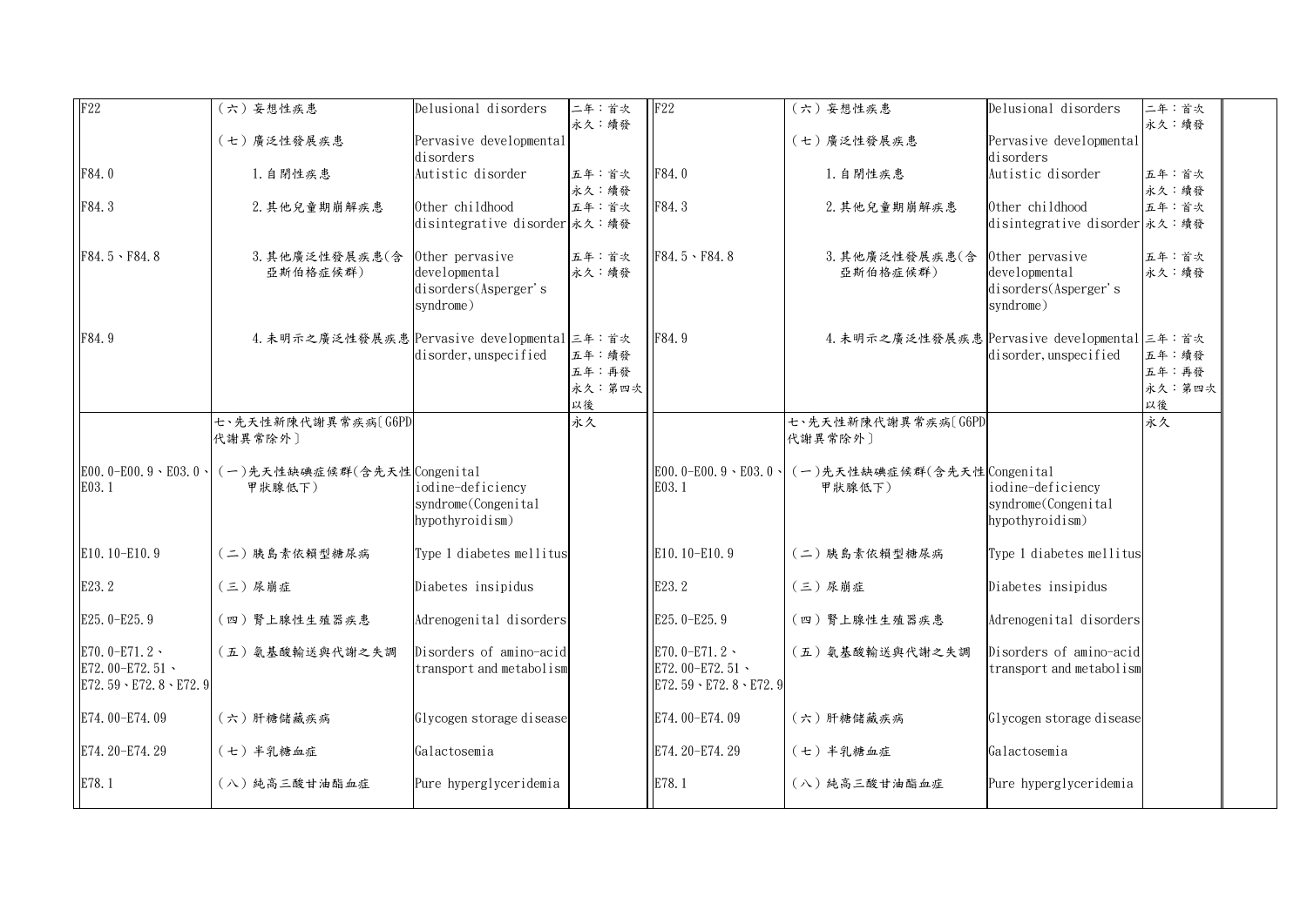| E88.1                                                                                | (九) 脂質失養症                                                                                     | Lipodystrophy                                               |    | E88.1                                                                                | (九) 脂質失養症                                                                                     | Lipodystrophy                                               |    |  |
|--------------------------------------------------------------------------------------|-----------------------------------------------------------------------------------------------|-------------------------------------------------------------|----|--------------------------------------------------------------------------------------|-----------------------------------------------------------------------------------------------|-------------------------------------------------------------|----|--|
| E75. 21-E75. 22 $\cdot$<br>E75. 240-E75. 249 $\cdot$<br>E75. $3 \cdot$ E77. 0-E77. 9 | (十)神經脂質代謝疾患                                                                                   | Disorders of<br>sphingolipid metabolism                     |    | E75. 21-E75. 22 $\cdot$<br>E75. 240-E75. 249 $\cdot$<br>E75. $3 \cdot$ E77. 0-E77. 9 | (十)神經脂質代謝疾患                                                                                   | Disorders of<br>sphingolipid metabolism                     |    |  |
|                                                                                      | E75.6、E78.70、E78.9  (十一) 脂質代謝疾患                                                               | Disorders of lipoid<br>metabolism                           |    |                                                                                      | E75.6、E78.70、E78.9  (十一) 脂質代謝疾患                                                               | Disorders of lipoid<br>metabolism                           |    |  |
| E83.00-E83.09                                                                        | (十二)銅代謝疾患                                                                                     | Disorders of copper<br>metabolism                           |    | E83.00-E83.09                                                                        | (十二)銅代謝疾患                                                                                     | Disorders of copper<br>metabolism                           |    |  |
| E20.1 \ E83.50-E83.59 \<br>E83.81                                                    | (十三)鈣代謝疾患                                                                                     | Disorders of calcium<br>metabolism                          |    | E20.1 \ E83.50-E83.59 \<br>E83.81                                                    | (十三)鈣代謝疾患                                                                                     | Disorders of calcium<br>metabolism                          |    |  |
| $D81.3 \cdot D81.5 \cdot$<br>E79.1-E79.9                                             | (十四) 嘌呤及嘧啶代謝疾患                                                                                | Disorders of purine and<br>pyrimidine metabolism            |    | $D81.3 \cdot D81.5 \cdot$<br>E79.1-E79.9                                             | (十四) 嘌呤及嘧啶代謝疾患                                                                                | Disorders of purine and<br>pyrimidine metabolism            |    |  |
| E76.01-E76.9                                                                         | (十五)葡萄糖胺聚合醣代謝疾患 Disorders of                                                                  | glycosaminoglycan<br>metabolism                             |    | E76.01-E76.9                                                                         | (十五)葡萄糖胺聚合醣代謝疾患 Disorders of                                                                  | glycosaminoglycan<br>metabolism                             |    |  |
| E71.310-E71.548 $\cdot$<br>E80.3 · E88.40-E88.89 ·<br>H49.811-H49.819                | (十六)其他特定之新陳代謝疾患 0ther specified                                                               | disorders of metabolism                                     |    | E71. 310-E71. 548 $\cdot$<br>E80.3 \ E88.40-E88.89<br>H49.811-H49.819                | (十六)其他特定之新陳代謝疾患 0ther specified                                                               | disorders of metabolism                                     |    |  |
| E88.9                                                                                | (十七) 新陳代謝疾患                                                                                   | Metabolic disorder,<br>unspecified                          |    | E88.9                                                                                | (十七) 新陳代謝疾患                                                                                   | Metabolic disorder,<br>unspecified                          |    |  |
|                                                                                      | 八、心、肺、胃腸、腎臟、神經、<br>骨骼系統等之先天性畸形及染色體<br>異常                                                      |                                                             |    |                                                                                      | 八、心、肺、胃腸、腎臟、神經、<br>骨骼系統等之先天性畸形及染色體<br>異常                                                      |                                                             |    |  |
| $Q00.0 - Q00.2$                                                                      | (一) 無腦症及類似畸形                                                                                  | Anencephaly and similar 永久<br>malformations                 |    | $Q00.0 - Q00.2$                                                                      | (一) 無腦症及類似畸形                                                                                  | Anencephaly and similar 永久<br>malformations                 |    |  |
| $Q06.0 - Q06.9 - Q07.8$<br>Q07.9                                                     | [G90.1、Q01.0-Q04.9、 (二)神經系統之其他先天性畸形 Other congenital                                          | anomalies of nervous<br>system                              | 三年 | $G90.1 \cdot Q01.0 - Q04.9 \cdot$<br>$Q06.0-Q06.9 \cdot Q07.8$<br>Q07.9              | (二)神經系統之其他先天性畸形 Other congenital                                                              | anomalies of nervous<br>system                              | 三年 |  |
| $Q20.0 - Q24.9$                                                                      | (三)先天性心球〔胚胎〕及心臟 Bulbus cordis anomalies 三年<br>中隔閉合之畸形或心臟之其 and anomalies of cardiac<br>他先天性畸形 | septal closure or other<br>congenital anomalies of<br>heart |    | $Q20.0 - Q24.9$                                                                      | (三)先天性心球〔胚胎〕及心臟 Bulbus cordis anomalies 三年<br>中隔閉合之畸形或心臟之其 and anomalies of cardiac<br>他先天性畸形 | septal closure or other<br>congenital anomalies of<br>heart |    |  |
| $Q25.0 - Q28.9$                                                                      | (四)循環系統之其他先天性畸形 Other congenital                                                              | anomalies of circulatory                                    | 三年 | $Q25.0 - Q28.9$                                                                      | (四)循環系統之其他先天性畸形 Other congenital                                                              | anomalies of circulatory                                    | 三年 |  |
| Q33.0                                                                                | (五)先天性肺囊腫                                                                                     | system<br>Congenital cystic lung 永久                         |    | Q33.0                                                                                | (五)先天性肺囊腫                                                                                     | system<br> Congenital cystic lung  永久                       |    |  |
| $Q33.3 \cdot Q33.6$                                                                  | (六)肺缺乏症形成不全及形成異 Agenesis, hypoplasia and 永久                                                   |                                                             |    | $Q33.3 \cdot Q33.6$                                                                  | (六)肺缺乏症形成不全及形成異 Agenesis, hypoplasia and 永久                                                   |                                                             |    |  |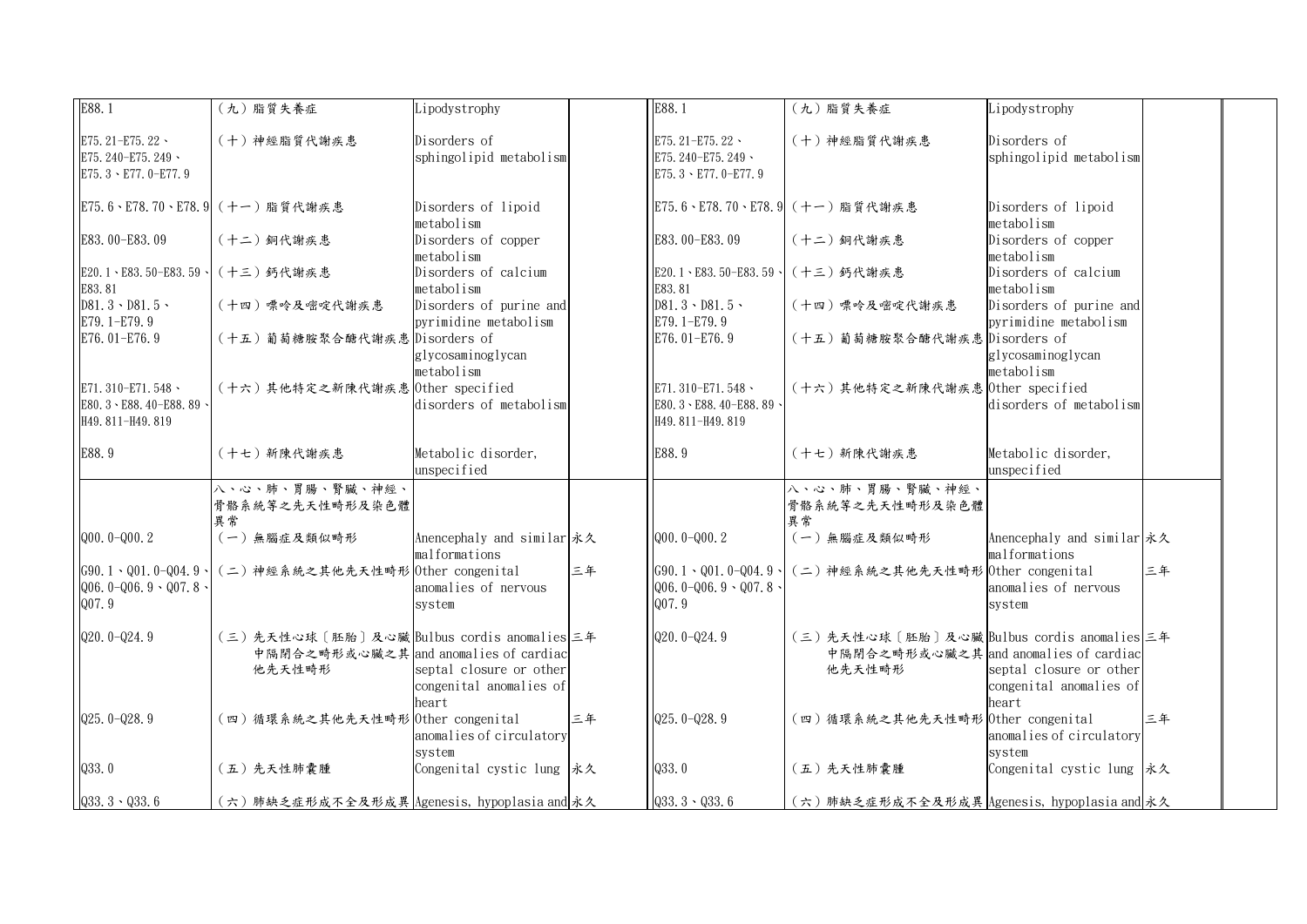|                                                                    | 常                                                                                                | dysplasia of lung                                                    |    |                                                                       |                                                                                                  | dysplasia of lung                                                    |    |
|--------------------------------------------------------------------|--------------------------------------------------------------------------------------------------|----------------------------------------------------------------------|----|-----------------------------------------------------------------------|--------------------------------------------------------------------------------------------------|----------------------------------------------------------------------|----|
|                                                                    |                                                                                                  |                                                                      |    |                                                                       |                                                                                                  |                                                                      |    |
| $Q33.8 \cdot Q33.9$                                                | (七)肺之其他畸形                                                                                        | Other congenital<br>malformations of lung                            | 永久 | $Q33.8 \cdot Q33.9$                                                   | (七)肺之其他畸形                                                                                        | Other congenital<br>malformations of lung                            | 永久 |
| $Q41.0 - Q45.9$                                                    | (八) 消化系統之其他先天性畸形 Other congenital                                                                | anomalies of digestive<br>system                                     | 永久 | $Q41.0 - Q45.9$                                                       | (八) 消化系統之其他先天性畸形 0ther congenital                                                                | anomalies of digestive<br>system                                     | 永久 |
| $Q60.0 - Q60.6$                                                    | (九) 腎無發育及腎其他縮減缺陷 Renal agenesis and other 永久                                                     | reduction defects of<br>kidney                                       |    | $Q60.0 - Q60.6$                                                       | (九) 腎無發育及腎其他縮減缺陷 Renal agenesis and other 永久                                                     | reduction defects of<br>kidney                                       |    |
| $Q61.00 - Q61.9$                                                   | (十) 腎囊腫性疾病                                                                                       | Cystic kidney disease                                                | 永久 | $Q61.00 - Q61.9$                                                      | (十) 腎囊腫性疾病                                                                                       | Cystic kidney disease                                                | 永久 |
| $Q62.0 - Q62.39$                                                   | (十一)先天性腎盂及輸尿管之阻 Congenital Obstructive 永久<br>塞性缺陷                                                | defects of renal pelvis<br>and ureter                                |    | $Q62.0 - Q62.39$                                                      | (十一)先天性腎盂及輸尿管之阻 Congenital Obstructive 永久<br>塞性缺陷                                                | defects of renal pelvis<br>and ureter                                |    |
| $Q63.0 - Q63.9$                                                    | (十二)先天性腎其他畸形                                                                                     | Other congenital<br>malformations<br>of kidney                       | 永久 | $Q63.0 - Q63.9$                                                       | (十二)先天性腎其他畸形                                                                                     | Other congenital<br>malformations<br>of kidney                       | 永久 |
| $Q77.5 \cdot Q77.7 - Q77.9$<br>Q78.4                               | Q77.0-Q77.2、Q77.4、 (十三) 骨軟骨發育不良伴有管狀 Osteochondrodysplasia<br>骨及脊椎生長缺陷                            | with defects of growth of<br>tubular bones and spine                 | 永久 | $ QT7.5 \cdot Q77.7 - Q77.9 $<br>Q78.4                                | Q77.0-Q77.2、Q77.4、 (十三)骨軟骨發育不良伴有管狀  Osteochondrodysplasia <br>骨及脊椎生長缺陷                           | with defects of growth of<br>tubular bones and spine                 | 永久 |
| Q90.0-Q99.1、Q99.8、(十四)染色體異常<br>Q99.9                               |                                                                                                  | Chromosomal<br>abnormalities                                         | 永久 | Q90.0-Q99.1、Q99.8、(十四)染色體異常<br>Q99.9                                  |                                                                                                  | Chromosomal<br>abnormalities                                         | 永久 |
|                                                                    | Q35.1-Q35.7、Q36.0-Q37.9 (十五) 先天性畸形唇顎裂〔限需 Congenital cleft palate 三年<br>多次手術治療及語言復健 and cleft lip |                                                                      |    |                                                                       | Q35.1-Q35.7、Q36.0-Q37.9 (十五)先天性畸形唇顎裂〔限需  Congenital cleft palate 三年<br>多次手術治療及語言復健 and cleft lip |                                                                      |    |
|                                                                    | 九、燒燙傷面積達全身百分之二十<br>以上;或顏面燒燙傷合併五官功能<br>障礙者。                                                       |                                                                      | 一年 |                                                                       | 九、燒燙傷面積達全身百分之二十<br>以上;或顏面燒燙傷合併五官功能<br>障礙者。                                                       |                                                                      | 一年 |
| $T31.20-T31.99$<br>T32.20-T32.99<br>T26.00XA-T26.92XA(<br>第7位碼須為A) | (一)體表面積之大於 20%之燒傷 Burn of >20% of total<br>(二)顏面燒燙傷<br>1. 眼及其附屬器官之燒傷                             | body surface<br>Burn confined to eye and<br>adnexa                   |    | $T31, 20-T31, 99$ .<br>T32.20-T32.99<br>T26.00XA-T26.92XA<br>第7位碼須為A) | (一) 體表面積之大於 20%之燒傷 Burn of >20% of total<br>(二)顏面燒燙傷<br>1. 眼及其附屬器官之燒傷                            | body surface<br>Burn confined to eye and<br>adnexa                   |    |
| $T20.30XA-T20.39XA \cdot$<br>T20. 70XA-T20. 79XA(<br>第7位碼須為A)      | 2. 臉及頭之燒傷,深部組織 Burn of face and head,<br>壞死 (深三度), 伴有身體 deep necrosis of<br>部位損害。                | underlying tissue (deep<br>third degree) with loss<br>of a body part |    | $T20.30XA-T20.39XA$<br>T20. 70XA-T20. 79XA<br>第7位碼須為A)                | 2. 臉及頭之燒傷,深部組織 Burn of face and head,<br>壞死 (深三度), 伴有身體 deep necrosis of<br>部位損害。                | underlying tissue (deep<br>third degree) with loss<br>of a body part |    |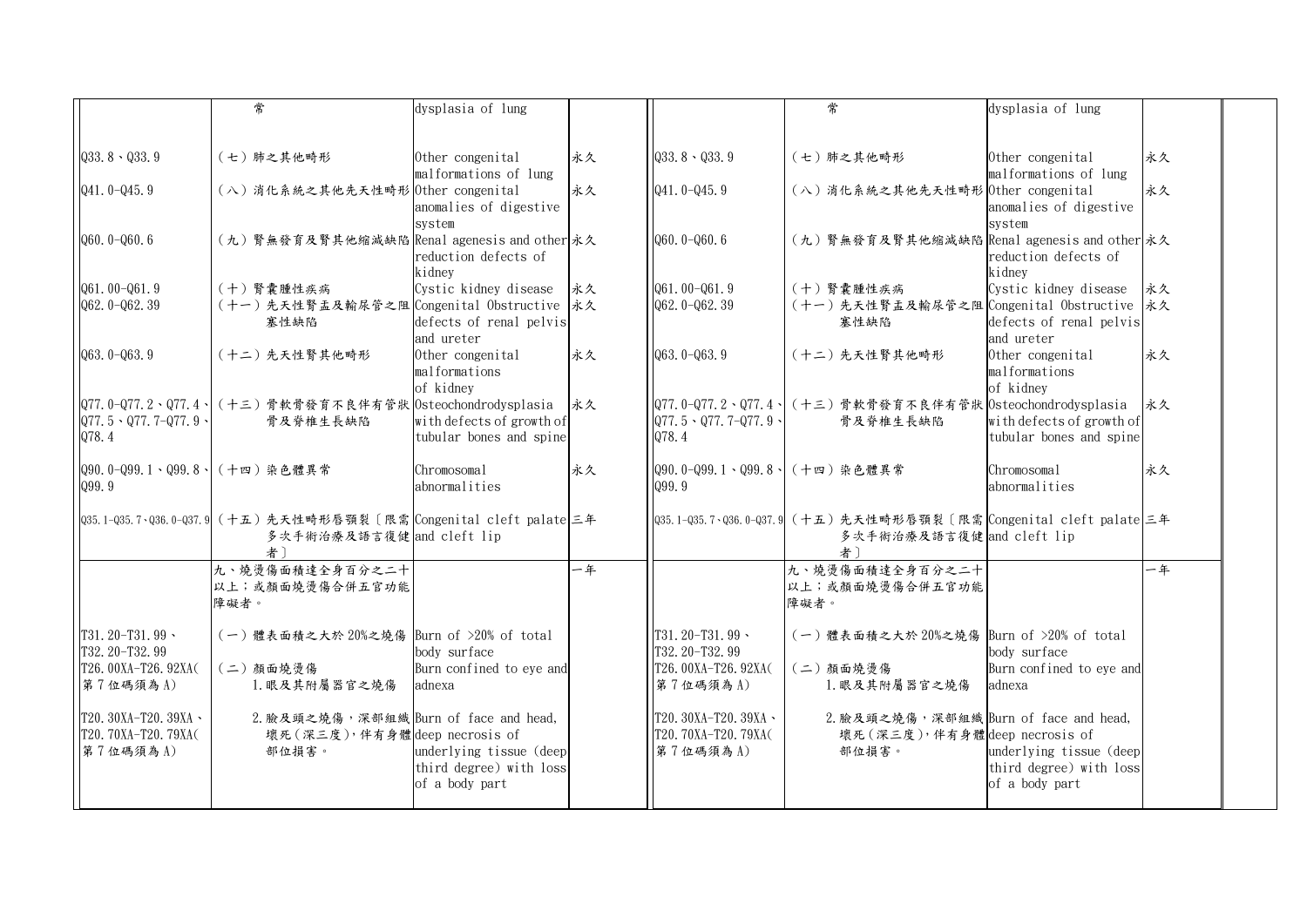|                    | 十、接受器官移植                           |                                            |                |                                           | 十、接受腎臟、心臟、肺臟、肝臟、                                   |                                                   |    |  |
|--------------------|------------------------------------|--------------------------------------------|----------------|-------------------------------------------|----------------------------------------------------|---------------------------------------------------|----|--|
|                    | 一)移植器官(摘取器官亦免自行                    |                                            |                |                                           | 骨髓、胰臟及小腸移植後之追蹤治                                    |                                                   |    |  |
| 0TY00Z0            | 負擔部分醫療費用)<br>1. 腎臟移植               | Transplantation of                         | 手術當次, 由  Z94.0 |                                           | 療。<br>(一)腎臟移植手術後之追蹤治療 Kidney transplant status 永久  |                                                   |    |  |
| 0TY10Z0            |                                    | Kidney                                     | 醫師逕行認          | Z94.1                                     | (二)心臟移植手術後之追蹤治療 Heart transplant status 永久         |                                                   |    |  |
|                    |                                    |                                            | 定免申請證          |                                           |                                                    |                                                   |    |  |
| 02YA0Z0            | 2. 心臟移植                            | Transplantation of Heart 明                 |                | Z94.2                                     | <u>(三)</u> 肺臟移植手術後之追蹤治療 Lung transplant status  永久 |                                                   |    |  |
| 0BYC0Z0            | 3. 肺臟移植                            | Transplantation of Lung                    |                | Z94.4                                     | (四)肝臟移植手術後之追蹤治療 Liver transplant status 永久         |                                                   |    |  |
| 0BYD0Z0<br>0BYF0Z0 |                                    |                                            |                | Z94.81 \ Z94.84                           | (五)骨髓移植手術後之追蹤治療 Bone transplant status 五年          |                                                   |    |  |
| 0BYG0Z0<br>0BYH0Z0 |                                    |                                            |                | Z94.83                                    | (六)胰臟移植手術後之追蹤治療 Pancreas transplant                |                                                   | 永久 |  |
| 0BYJ0Z0<br>0BYK0Z0 |                                    |                                            |                | Z94.82                                    | (七)小腸移植手術後之追蹤治療 Intestine transplant               | status                                            | 永久 |  |
| 0BYL0Z0<br>0BYM0Z0 |                                    |                                            |                | T86.10-T86.19                             | (八) 腎臟移植併發症                                        | status<br>Complication of kidney 永久<br>transplant |    |  |
| 0FY00Z0            | 4. 肝臟移植                            | Transplantation of Liver<br>Transfusion of |                | T86.40-T86.49                             | (九)肝臟移植併發症                                         | Complication of liver<br>transplant               | 永久 |  |
| 30230G0<br>30230G1 | 5. 骨髓移植                            | Autologous Bone Marrow                     |                | T86, $20 - T86$ , $23$<br>T86.290-T86.298 | (十)心臟移植併發症                                         | Complication of heart<br>transplant               | 永久 |  |
| 0FYG0Z0            | 6. 胰臟移植                            | Transplantation of<br>Pancreas             |                | T86, 810-T86, 819                         | (十一)肺臟移植併發症                                        | Complication of lung<br>transplant                | 永久 |  |
| 0DY80Z0            | 7. 小腸移植                            | Transplantation of Small<br>Intestine      |                | T86.00-T86.09                             | (十二)骨髓移植併發症                                        | Complication of bone<br>marrow transplant         | 五年 |  |
|                    | (二)接受器官移植後之追蹤治療<br>(於中華民國領域外接受器官移植 |                                            |                | T86.890-T86.899                           | (十三)胰臟移植併發症                                        | Complication of pancreas 永久<br>transplant         |    |  |
|                    | 手術者應依法完成器官移植通報)                    |                                            |                | T86.850-T86.859                           | (十四)小腸移植併發症                                        | Complication of<br>intestine transplant           | 永久 |  |
| Z94.0              | 1. 腎臟移植手術後之追蹤治療                    | Kidney transplant status 永久                |                |                                           |                                                    |                                                   |    |  |
| Z94.1              | 2. 心臟移植手術後之追蹤治療                    | Heart transplant status 永久                 |                |                                           |                                                    |                                                   |    |  |
| Z94.2              | 3. 肺臟移植手術後之追蹤治療                    | Lung transplant status 永久                  |                |                                           |                                                    |                                                   |    |  |
| Z94.4              | 4. 肝臟移植手術後之追蹤治療                    | Liver transplant status 永久                 |                |                                           |                                                    |                                                   |    |  |
| Z94.81 \ Z94.84    | 5. 骨髓移植手術後之追蹤治療                    | Bone transplant status 五年                  |                |                                           |                                                    |                                                   |    |  |
| Z94.83             | 6. 胰臟移植手術後之追蹤治療                    | Pancreas transplant<br>status              | 永久             |                                           |                                                    |                                                   |    |  |
| Z94.82             | 7. 小腸移植手術後之追蹤治療                    | Intestine transplant                       | 永久             |                                           |                                                    |                                                   |    |  |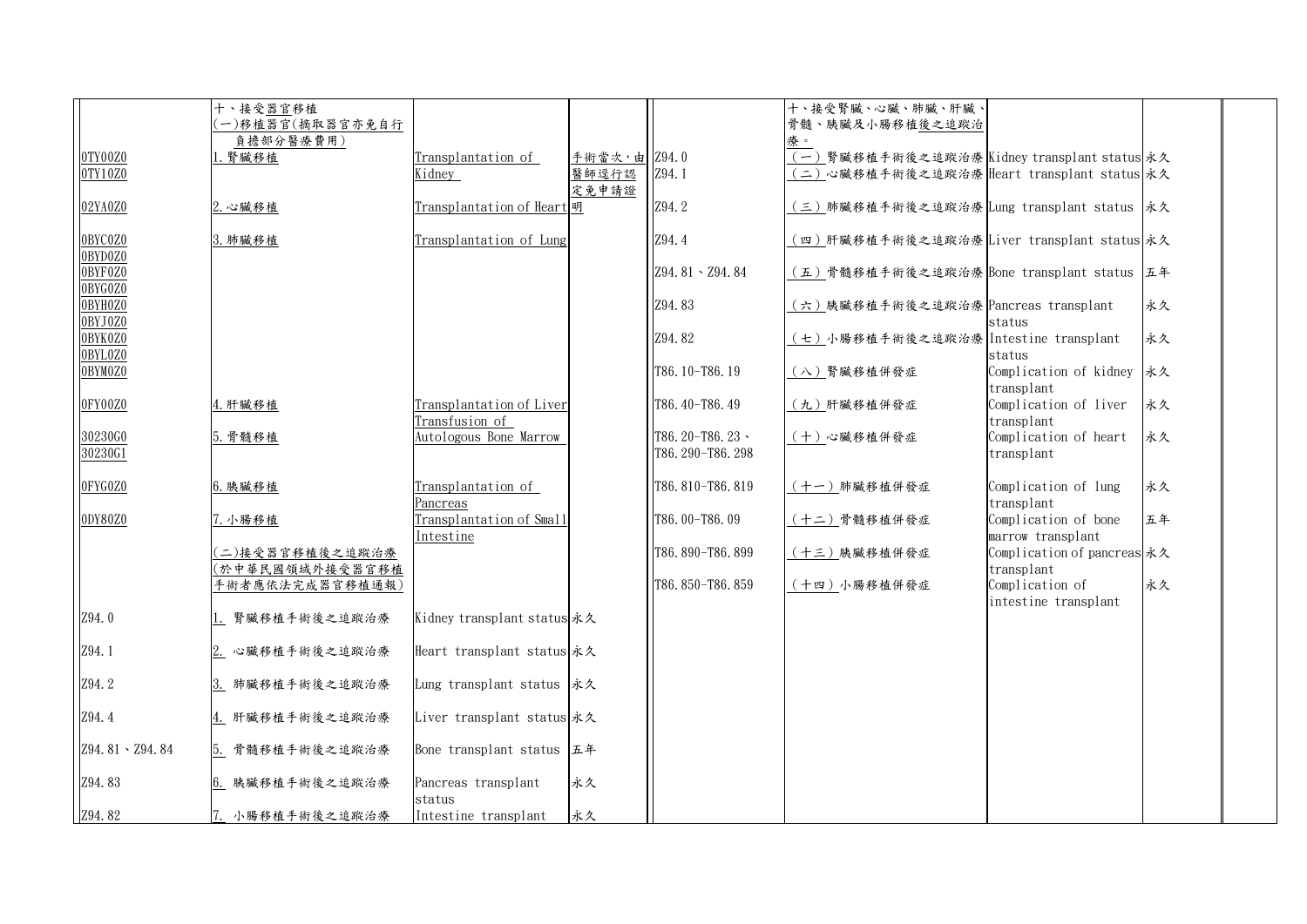|                          |                                                | status                       |                |                       |                                                 |                                   |        |  |
|--------------------------|------------------------------------------------|------------------------------|----------------|-----------------------|-------------------------------------------------|-----------------------------------|--------|--|
|                          |                                                |                              |                |                       |                                                 |                                   |        |  |
| T86, 10-T86, 19          | 8. 腎臟移植併發症                                     | Complication of kidney 永久    |                |                       |                                                 |                                   |        |  |
|                          |                                                | transplant                   |                |                       |                                                 |                                   |        |  |
| T86.40-T86.49            | 9. 肝臟移植併發症                                     | Complication of liver        | 永久             |                       |                                                 |                                   |        |  |
|                          |                                                | transplant                   |                |                       |                                                 |                                   |        |  |
| T86.20-T86.23 $\cdot$    | 10. 心臟移植併發症                                    | Complication of heart        | 永久             |                       |                                                 |                                   |        |  |
| T86, 290-T86, 298        |                                                | transplant                   |                |                       |                                                 |                                   |        |  |
|                          |                                                |                              |                |                       |                                                 |                                   |        |  |
| T86, 810-T86, 819        |                                                | Complication of lung         | 永久             |                       |                                                 |                                   |        |  |
|                          | 11. 肺臟移植併發症                                    |                              |                |                       |                                                 |                                   |        |  |
|                          |                                                | transplant                   |                |                       |                                                 |                                   |        |  |
| T86.00-T86.09            | 12. 骨髓移植併發症                                    | Complication of bone         | 五年             |                       |                                                 |                                   |        |  |
|                          |                                                | marrow transplant            |                |                       |                                                 |                                   |        |  |
| T86, 890-T86, 899        | 13. 胰臟移植併發症                                    | Complication of pancreas 永久  |                |                       |                                                 |                                   |        |  |
|                          |                                                | transplant                   |                |                       |                                                 |                                   |        |  |
| T86.850-T86.859          | 14. 小腸移植併發症                                    | Complication of              | 永久             |                       |                                                 |                                   |        |  |
|                          |                                                | intestine transplant         |                |                       |                                                 |                                   |        |  |
|                          | 十一、小兒麻痺、腦性麻痺所引起                                |                              | 永久             |                       | 十一、小兒麻痺、腦性麻痺所引起                                 |                                   | 永久     |  |
|                          |                                                |                              |                |                       | 之神經、肌肉、骨骼、肺臟等之併                                 |                                   |        |  |
|                          | 之神經、肌肉、骨骼、肺臟等之併                                |                              |                |                       | 發症者(其身心障礙等級在中度以                                 |                                   |        |  |
|                          | 發症者(其身心障礙等級在中度以                                |                              |                |                       |                                                 |                                   |        |  |
|                          | 上者)。                                           |                              |                |                       | 上者)。                                            |                                   |        |  |
|                          |                                                |                              |                |                       |                                                 |                                   |        |  |
| A80. $0 - A80.2$         | (一)急性脊髓灰白質炎併有其他 Acute poliomyelitis with       |                              |                | A80. $0 - A80.2$      | (一)急性脊髓灰白質炎併有其他 Acute poliomyelitis with        |                                   |        |  |
| A80. 30-A80. 39          | 麻痺者                                            | other paralysis              |                | A80. 30-A80. 39       | 麻痺者                                             | other paralysis                   |        |  |
|                          |                                                |                              |                |                       |                                                 |                                   |        |  |
| $G80.0 - G80.2$          | (二)嬰兒腦性麻痺                                      | Cerebral palsy               |                | $G80.0 - G80.2 -$     | (二)嬰兒腦性麻痺                                       | Cerebral palsy                    |        |  |
| G80.4-G80.9              |                                                |                              |                | $G80.4-G80.9$         |                                                 |                                   |        |  |
|                          |                                                |                              |                |                       |                                                 |                                   |        |  |
| $(G82, 20-G82, 54$       | (三)其他麻痺性徵候群 (急性脊 Other paralytic               |                              |                | $(G82, 20-G82, 54)$   | (三)其他麻痺性徵候群 (急性脊 Other paralytic                |                                   |        |  |
| $(G83.0-G83.9)+(B91)$    | 髓灰白質炎之後期影響併有 syndromes ( late effects          |                              |                | $G83.0-G83.9)+(B91$ . | 髓灰白質炎之後期影響併有 syndromes (late effects            |                                   |        |  |
|                          |                                                |                              |                | G14)                  | 提及麻痺性徵候群)                                       | of acute poliomyelitis)           |        |  |
| G14)<br>T <sub>0</sub> 7 | 提及麻痺性徵候群)                                      | of acute poliomy elitis)     |                |                       | ├十二、重大創傷且其嚴重程度到達│Major trauma rated 16 or│一年:首次 |                                   |        |  |
|                          | 十二、重大創傷且其嚴重程度到達 Major trauma rated 16 or 一年:首次 |                              |                |                       |                                                 |                                   |        |  |
|                          | 創傷嚴重程度分數十六分以上者                                 | above on the severity  三年:續發 |                |                       | 創傷嚴重程度分數十六分以上者                                  | above on the severity             | 三年:續發  |  |
|                          |                                                | scale                        |                |                       |                                                 | scale                             |        |  |
|                          | (INJURY SEVERITY SCORE $\geq 16$ )             | (INJURY SEVERITY SCORE       |                |                       | (INJURY SEVERITY SCORE $\geq 16$ )              | I(INJURY SEVERITY SCORE           |        |  |
|                          |                                                | $\geq$ 16)                   |                |                       |                                                 | $\geq$ 16)                        |        |  |
|                          | (※植物人狀態不可以 ISS 計算)                             |                              |                |                       | (※植物人狀態不可以 ISS 計算)                              |                                   |        |  |
| Z99.11                   | 十三、因呼吸衰竭需長期使用呼吸 Long-term mechanical           |                              | 四十二日:首 [299.11 |                       | 十三、因呼吸衰竭需長期使用呼吸 Long-term mechanical            |                                   | 四十二日:首 |  |
|                          | 器符合下列任一項者:                                     | ventilation, defined as 次    |                |                       | 器符合下列任一項者:                                      | ventilation, defined as $\dot{x}$ |        |  |
|                          |                                                | one of the following:        | 三個月:續發         |                       |                                                 | one of the following:             | 三個月:續發 |  |
|                          | (一)使用侵襲性呼吸輔助器二十 1.Invasive mechanical          |                              | 一年:第三次         |                       | (一)使用侵襲性呼吸輔助器二十 1. Invasive mechanical          |                                   | 一年:第三次 |  |
|                          | 一天以上者                                          | ventilation for 21 or        | 以後             |                       | 一天以上者                                           | ventilation for 21 or             | 以後     |  |
|                          |                                                |                              |                |                       |                                                 | more days.                        |        |  |
|                          |                                                | more days.                   |                |                       | (二)使用侵襲性呼吸輔助器改善2. Invasive mechanical           |                                   |        |  |
|                          | (二)使用侵襲性呼吸輔助器改善2. Invasive mechanical          |                              |                |                       |                                                 |                                   |        |  |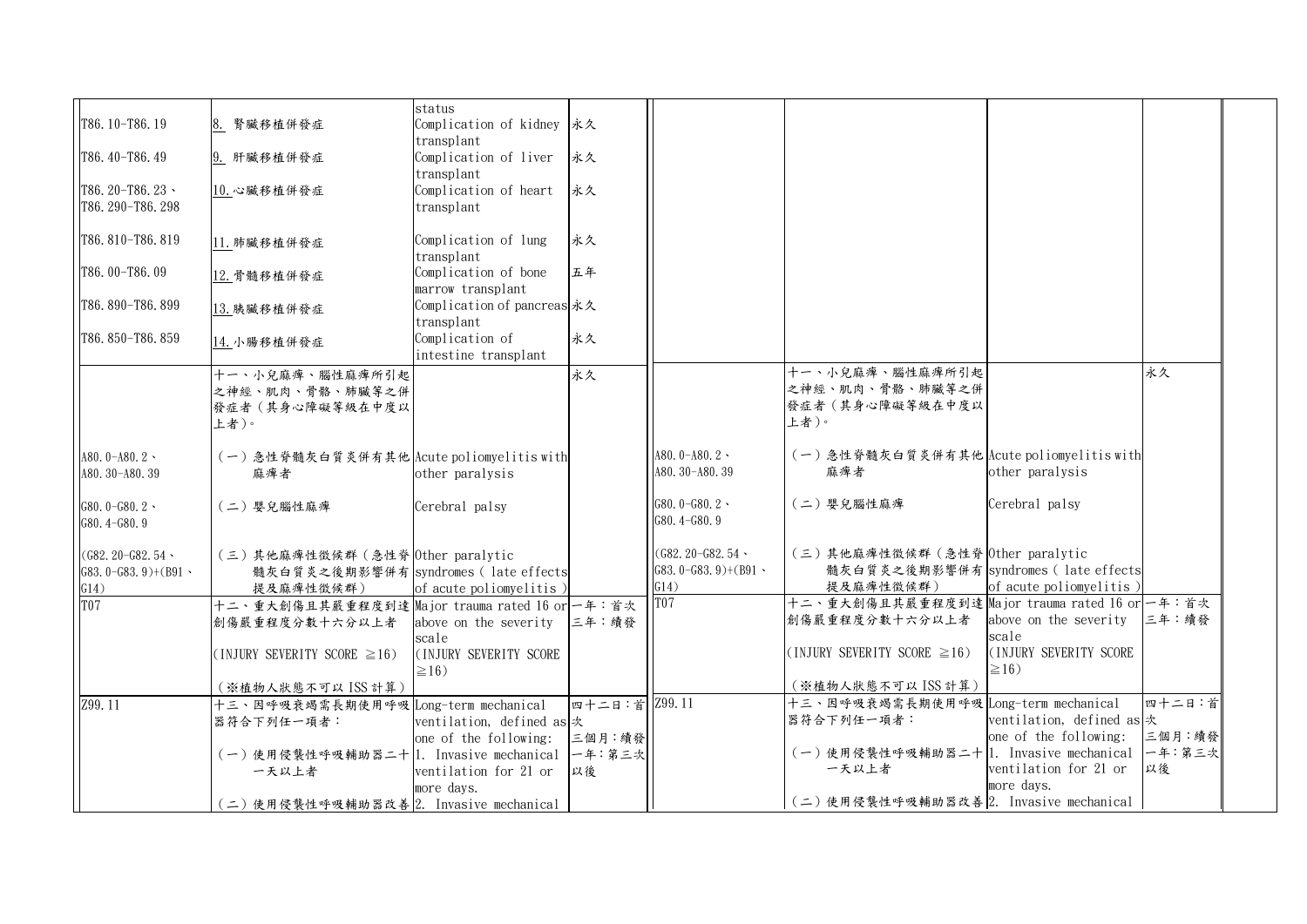|     | 後,改用非侵襲性陽壓呼吸 ventilation followed by                    |                         |                      |     | 後,改用非侵襲性陽壓呼吸 ventilation followed bv    |                         |        |  |
|-----|---------------------------------------------------------|-------------------------|----------------------|-----|-----------------------------------------|-------------------------|--------|--|
|     | 治療總計二十一天以上者                                             | non-invasive            |                      |     | 治療總計二十一天以上者                             | non-invasive            |        |  |
|     |                                                         | ventilation, with a     |                      |     |                                         | ventilation, with a     |        |  |
|     |                                                         | total duration of 21 or |                      |     |                                         |                         |        |  |
|     |                                                         |                         |                      |     |                                         | total duration of 21 or |        |  |
|     |                                                         | more days.              |                      |     |                                         | more days.              |        |  |
|     | (三)使用侵襲性呼吸輔助器後改 3. Invasive mechanical                  |                         |                      |     | (三)使用侵襲性呼吸輔助器後改 3. Invasive mechanical  |                         |        |  |
|     | 用負壓呼吸輔助器總計二十 ventilation followed by                    |                         |                      |     | 用負壓呼吸輔助器總計二十 ventilation followed by    |                         |        |  |
|     | 一天以上者                                                   | negative pressure       |                      |     | 一天以上者                                   | negative pressure       |        |  |
|     |                                                         | ventilation, with a     |                      |     |                                         | ventilation, with a     |        |  |
|     |                                                         | total duration of 21 or |                      |     |                                         | total duration of 21 or |        |  |
|     |                                                         | more days.              |                      |     |                                         | more days.              |        |  |
|     | 〔四〕特殊疾病(末期心衰竭、慢性 4.Specific diseases,                   |                         |                      |     | (四)特殊疾病(末期心衰竭、慢性 4. Specific diseases,  |                         |        |  |
|     | 呼吸道疾病、原發性神經原肌e.g., End stage heart                      |                         |                      |     | 呼吸道疾病、原發性神經原肌e.g., End stage heart      |                         |        |  |
|     | 肉病變、慢性換氣不足症候   failure, chronic                         |                         |                      |     | 肉病變、慢性換氣不足症候 failure, chronic           |                         |        |  |
|     | 群)而須使用非侵襲性陽壓呼 pulmonary diseases,                       |                         |                      |     | 群)而須使用非侵襲性陽壓呼 pulmonary diseases,       |                         |        |  |
|     | 吸治療總計二十一天以上者。primary neuromuscular                      |                         |                      |     | 吸治療總計二十一天以上者。primary neuromuscular      |                         |        |  |
|     |                                                         | diseases, chronic       |                      |     |                                         | diseases, chronic       |        |  |
|     |                                                         | hypoventilation         |                      |     |                                         | hypoventilation         |        |  |
|     |                                                         | syndrome, which require |                      |     |                                         | syndrome, which require |        |  |
|     |                                                         | non-invasive            |                      |     |                                         | non-invasive            |        |  |
|     |                                                         | ventilation for 21 or   |                      |     |                                         | ventilation for 21 or   |        |  |
|     |                                                         |                         |                      |     |                                         |                         |        |  |
|     |                                                         | more days.              |                      |     |                                         | more days.              |        |  |
|     | 以上天數計算須符合連續使用定義                                         |                         |                      |     | 以上天數計算須符合連續使用定義                         |                         |        |  |
|     | 原則                                                      |                         |                      |     | 原則                                      |                         |        |  |
|     | 十四                                                      |                         | 三個月:首次 $\Big _{E41}$ |     | 十四                                      |                         | 三個月:首次 |  |
| E41 | - 1<br>(一)因腸道大量切除或失去功能 Patients suffering from ニ ー . 膚發 |                         |                      |     | (一)因腸道大量切除或失去功能 Patients suffering from |                         | 三年:續發  |  |
|     | 引起之嚴重營養不良者,給 severe malnutrition due                    |                         |                      |     | 引起之嚴重營養不良者,給 severe malnutrition due    |                         |        |  |
|     | 予全静脈營養已超過三十   to major enterectomy,                     |                         |                      |     | 予全靜脈營養已超過三十   to major enterectomy,     |                         |        |  |
|     | 天,且病情已達穩定狀態, intestinal failure                         |                         |                      |     | 天,且病情已達穩定狀態, intestinal failure         |                         |        |  |
|     | 口攝飲食仍無法提供足量營 already on a fully                         |                         |                      |     | 口攝飲食仍無法提供足量營 already on a fully         |                         |        |  |
|     | 養者。                                                     | intravenous diet for 30 |                      |     | 養者。                                     | intravenous diet for 30 |        |  |
|     |                                                         | days, and unable to     |                      |     |                                         | days, and unable to     |        |  |
|     |                                                         | obtain sufficient       |                      |     |                                         | obtain sufficient       |        |  |
|     |                                                         | nutrition through an    |                      |     |                                         | nutrition through an    |        |  |
|     |                                                         | oral diet               |                      |     |                                         | oral diet               |        |  |
|     |                                                         |                         |                      |     |                                         |                         |        |  |
| E43 | (二)其他慢性疾病之嚴重營養不 Patients suffering from                 |                         |                      | E43 | (二)其他慢性疾病之嚴重營養不 Patients suffering from |                         |        |  |
|     | 良者, 給予全靜脈營養已超 severe malnutrition due                   |                         |                      |     | 良者, 給予全靜脈營養已超 severe malnutrition due   |                         |        |  |
|     | 過三十天,且病情已達穩定 to other chronic disease                   |                         |                      |     | 過三十天,且病情已達穩定 to other chronic disease   |                         |        |  |
|     | 狀態, 口攝飲食仍無法提供 already on a fully                        |                         |                      |     | 狀態, 口攝飲食仍無法提供 already on a fully        |                         |        |  |
|     | 足量營養者。                                                  | intravenous diet for 30 |                      |     | 足量營養者。                                  | intravenous diet for 30 |        |  |
|     |                                                         | days, and unable to     |                      |     |                                         | days, and unable to     |        |  |
|     |                                                         |                         |                      |     |                                         |                         |        |  |
|     |                                                         | obtain sufficient       |                      |     |                                         | obtain sufficient       |        |  |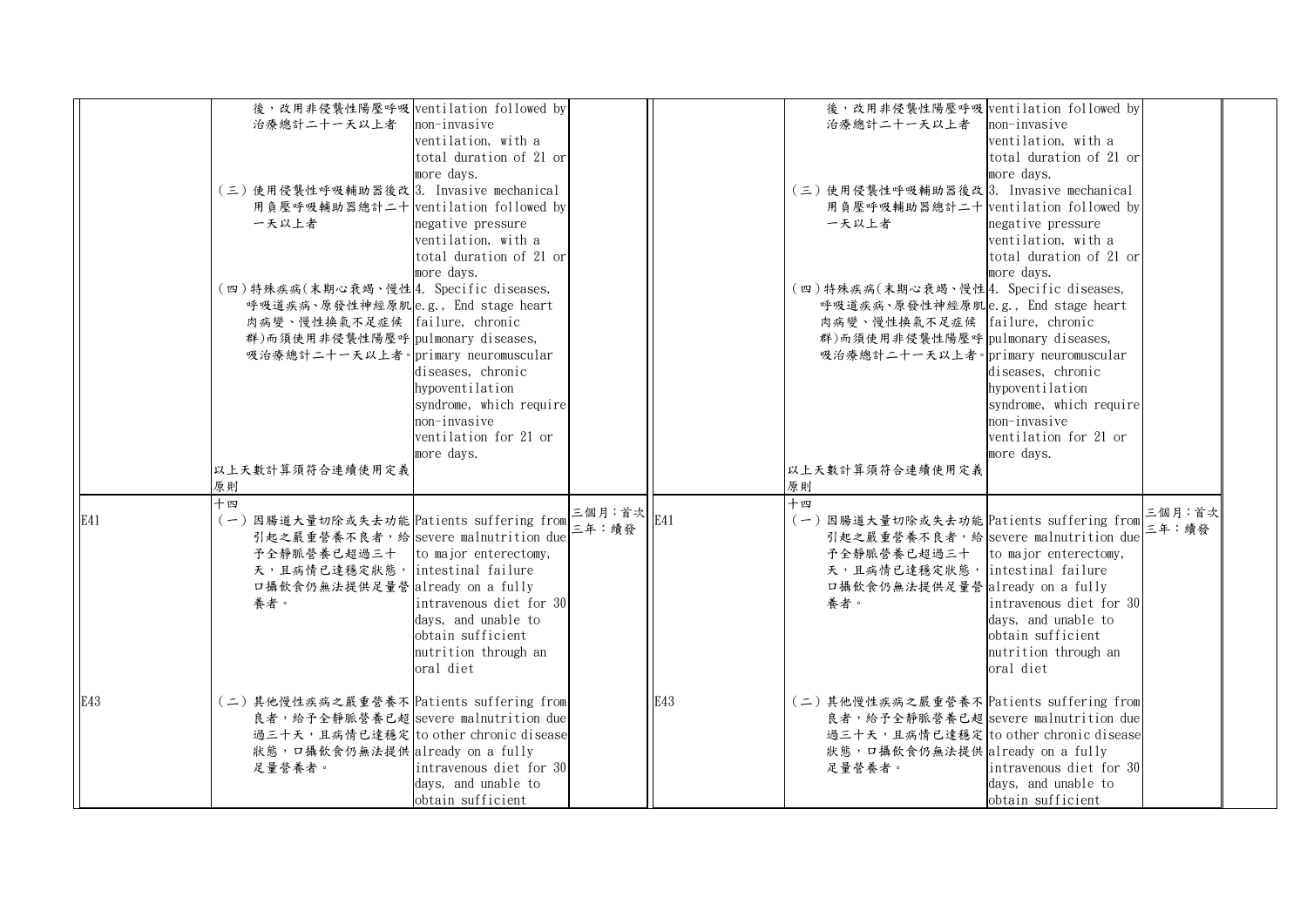|                                   |                                                          | nutrition through an              |    |                                  |                                                          | nutrition through an              |    |
|-----------------------------------|----------------------------------------------------------|-----------------------------------|----|----------------------------------|----------------------------------------------------------|-----------------------------------|----|
|                                   |                                                          | oral diet                         |    |                                  |                                                          | oral diet                         |    |
|                                   | 十五、因潛水、或減壓不當引起之<br>嚴重型減壓病或空氣栓塞症,伴有                       |                                   |    |                                  | 十五、因潛水、或減壓不當引起之<br>嚴重型減壓病或空氣栓塞症,伴有                       |                                   |    |
|                                   | 呼吸、循環或神經系統之併發症且                                          |                                   |    |                                  | 呼吸、循環或神經系統之併發症且                                          |                                   |    |
|                                   | 需長期治療者。                                                  |                                   |    |                                  | 需長期治療者。                                                  |                                   |    |
| T70. 3XXA                         | (一) 減壓病                                                  | Decompression sickness 永久         |    | <b>T70. 3XXA</b>                 | (一) 減壓病                                                  | Decompression sickness 永久         |    |
|                                   |                                                          |                                   |    |                                  |                                                          |                                   |    |
| T79.0XXA                          | (二)空氣栓塞症                                                 | Air embolism                      | 三年 | <b>T79.0XXA</b>                  | (二)空氣栓塞症                                                 | Air embolism                      | 三年 |
| $G70.00 \cdot G70.01$             | 十六、重症肌無力症                                                | Myasthenia gravis                 | 三年 | $G70.00 \cdot G70.01$            | 十六、重症肌無力症                                                | Myasthenia gravis                 | 三年 |
|                                   | 十七、先天性免疫不全症                                              |                                   | 五年 |                                  | 十七、先天性免疫不全症                                              |                                   | 五年 |
|                                   | D80.1、D80.6、D80.8、 (一)免疫缺乏症伴有主要抗體缺 Immunodeficiency with |                                   |    |                                  | D80.1、D80.6、D80.8、 (一)免疫缺乏症伴有主要抗體缺 Immunodeficiency with |                                   |    |
| D80.9                             | 陷                                                        | predominantly antibody<br>defects |    | D80.9                            | 陷                                                        | predominantly antibody<br>defects |    |
|                                   | D81.0-D81.4、D81.6、 (二) 複合性免疫缺乏症                          | Combined                          |    |                                  | D81.0-D81.4、D81.6、 (二) 複合性免疫缺乏症                          | Combined                          |    |
| $D81.7 \cdot D81.89 \cdot D81.9$  |                                                          | immunodeficiencies                |    | $D81.7 \cdot D81.89 \cdot D81.9$ |                                                          | immunodeficiencies                |    |
| $D82.0-D82.9$                     | (三)與其他重大缺陷相關的免疫   Immunodeficiency                       |                                   |    | D82.0-D82.9                      | (三)與其他重大缺陷相關的免疫 Immunodeficiency                         |                                   |    |
|                                   | 缺乏症                                                      | associated with other             |    |                                  | 缺乏症                                                      | associated with other             |    |
| D83.0-D83.9                       |                                                          | major defects<br>Common variable  |    | $D83.0-D83.9$                    |                                                          | major defects<br>Common variable  |    |
|                                   | (四)常見多樣性免疫缺乏症                                            | immunodeficie                     |    |                                  | (四)常見多樣性免疫缺乏症                                            | immunodeficie                     |    |
|                                   |                                                          | ncy                               |    |                                  |                                                          | ncy                               |    |
| D84.0-D84.9                       | (五)其他免疫缺乏症                                               | 0ther                             |    | D84.0-D84.9                      | (五)其他免疫缺乏症                                               | 0ther                             |    |
|                                   |                                                          | immunodeficiencies                |    |                                  |                                                          | immunodeficiencies                |    |
|                                   | 十八、脊髓損傷或病變所引起之神                                          |                                   | 永久 |                                  | 十八、脊髓損傷或病變所引起之神                                          |                                   | 永久 |
|                                   | 經、肌肉、皮膚、骨骼、心肺、泌                                          |                                   |    |                                  | 經、肌肉、皮膚、骨骼、心肺、泌                                          |                                   |    |
|                                   | 尿及腸胃等之併發症者(其身心障<br>礙等級在中度以上者)                            |                                   |    |                                  | 尿及腸胃等之併發症者(其身心障<br>礙等級在中度以上者)                            |                                   |    |
| $(S12.000A-S12.9XXX) +$           | (一) 脊柱骨折,伴有脊髓病灶                                          | Fracture of vertebral             |    | $(S12.000A-S12.9XXA) +$          | (一) 脊柱骨折,伴有脊髓病灶                                          | Fracture of vertebral             |    |
| $($ (S14, 101A-S14, 159A) $\cdot$ |                                                          | column with spinal cord           |    | $((S14.101A-S14.159A)$           |                                                          | column with spinal cord           |    |
| $(S24.101A-S24.159A)$             |                                                          | injury                            |    | $(S24.101A-S24.159A)$            |                                                          | injury                            |    |
| $(S34.101A-S34.139A))$            |                                                          |                                   |    | $(S34.101A-S34.139A))$           |                                                          |                                   |    |
| (第7碼均須為A)                         |                                                          |                                   |    | (第7碼均須為A)                        |                                                          |                                   |    |
| $SI4.101A-S14.159A \cdot$         | (二)無明顯脊椎損傷之脊髓傷害 Spinal cord injury                       |                                   |    | $SI4.101A-S14.159A$              | (二)無明顯脊椎損傷之脊髓傷害 Spinal cord injury                       |                                   |    |
| $S24.101A-S24.159A$               |                                                          | without evidence of               |    | $S24.101A-S24.159A \cdot$        |                                                          | without evidence of               |    |
| S34.101A-S34.139A                 |                                                          | spinal bone injury                |    | S34.101A-S34.139A                |                                                          | spinal bone injury                |    |
| (第7碼均須為A)                         |                                                          |                                   |    | (第7碼均須為A)                        |                                                          |                                   |    |
| $G32.0 \cdot G95.0 \cdot$         | (三)其他脊髓病變                                                | Other disease of spinal           |    | $G32.0 \cdot G95.0 \cdot$        | (三)其他脊髓病變                                                | Other disease of spinal           |    |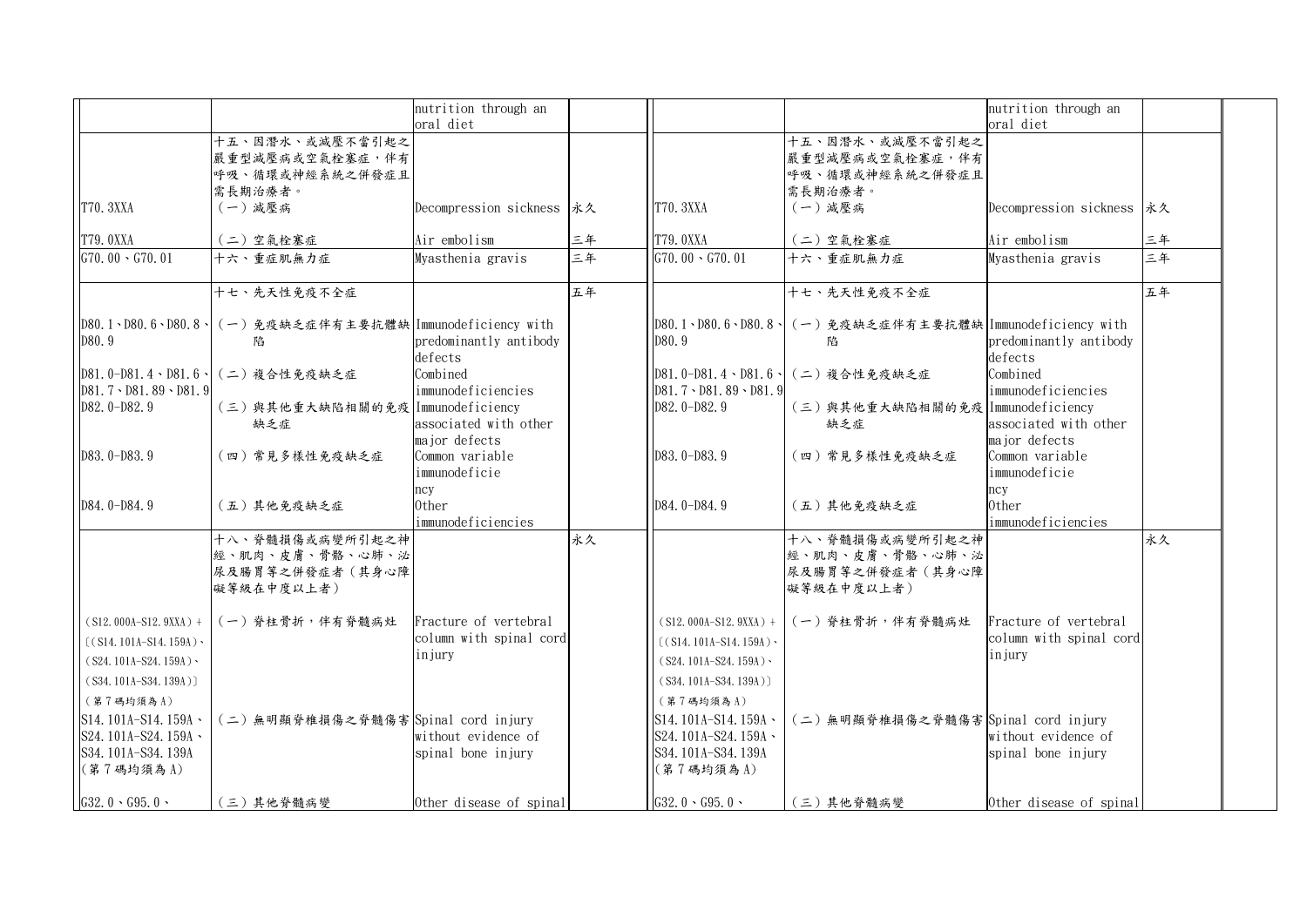| G95.11-G95.89 $\cdot$                                                                                                                                                            |                                                                                                                                                           | cord                                                                     |                | $G95.11 - G95.89$                                                                                                                                                                          |                                                                                                                                                           | cord                                                                     |                |
|----------------------------------------------------------------------------------------------------------------------------------------------------------------------------------|-----------------------------------------------------------------------------------------------------------------------------------------------------------|--------------------------------------------------------------------------|----------------|--------------------------------------------------------------------------------------------------------------------------------------------------------------------------------------------|-----------------------------------------------------------------------------------------------------------------------------------------------------------|--------------------------------------------------------------------------|----------------|
| $G95.9 \cdot G99.2$                                                                                                                                                              |                                                                                                                                                           |                                                                          |                | $G95.9 \cdot G99.2$                                                                                                                                                                        |                                                                                                                                                           |                                                                          |                |
| J60                                                                                                                                                                              | 十九、職業病<br>(以勞工保險條例第三十四條第一 <br>項規定之職業病種類表所載職業病<br>範圍為限;適用對象限已退休之未<br>具勞工保險被保險人身份之保險對<br>象;具勞工保險被保險人身份者,<br>應依勞工保險職業病就醫規定辦<br>理,亦免自行負擔部分醫療費用)<br>(一)煤礦工人塵肺症 | Occupational disease<br>Coalworker's<br>pneumoconiosis<br>pneumoconiosis | 三年:首次<br>永久:續發 | J60                                                                                                                                                                                        | 十九、職業病<br>(以勞工保險條例第三十四條第一<br>項規定之職業病種類表所載職業病<br>範圍為限;適用對象限已退休之未<br>具勞工保險被保險人身份之保險對<br>象;具勞工保險被保險人身份者,<br>應依勞工保險職業病就醫規定辦<br>理,亦免自行負擔部分醫療費用)<br>(一) 煤礦工人塵肺症 | Occupational disease<br>Coalworker's<br>pneumoconiosis<br>pneumoconiosis | 三年:首次<br>永久:續發 |
| J61<br>$J62.0 \cdot J62.8$                                                                                                                                                       | (二)石綿沉著症<br>(三)其他矽石或矽鹽所致之塵肺 Pneumoconiosis due to<br>症                                                                                                    | Asbestosis<br>other silica or<br>silicates                               |                | J61<br>$J62.0 \cdot J62.8$                                                                                                                                                                 | (二)石綿沉著症<br>(三)其他矽石或矽鹽所致之塵肺 Pneumoconiosis due to<br>症                                                                                                    | Asbestosis<br>other silica or<br>silicates                               |                |
| $J63.0-J63.6$<br>$J64 \cdot J65$                                                                                                                                                 | 〔四〕其他無機性塵埃所致之塵肺 Pneumoconiosis due to<br>症                                                                                                                | other inorganic dust                                                     |                | J63.0-J63.6                                                                                                                                                                                | (四)其他無機性塵埃所致之塵肺 Pneumoconiosis due to<br>症                                                                                                                | other inorganic dust                                                     |                |
|                                                                                                                                                                                  | (五)塵肺症<br>二十、急性腦血管疾病(限急性發 Cerebrovascular disease 急性發作後<br>作後一個月內)                                                                                        | Pneumoconiosis<br>(acute stage)                                          | 一個月內由<br>醫師逕行認 | $J64 \cdot J65$                                                                                                                                                                            | (五) 塵肺症<br>二十、急性腦血管疾病(限急性發 Cerebrovascular disease 急性發作後<br>作後一個月內)                                                                                       | Pneumoconiosis<br>(acute stage)                                          | 一個月內由<br>醫師逕行認 |
| 160.00-160.9                                                                                                                                                                     | (一) 蜘蛛膜下腔出血                                                                                                                                               | Subarachnoid hemorrhage 定免申請證                                            |                | $[160, 00 - 160, 9]$                                                                                                                                                                       | (一) 蜘蛛膜下腔出血                                                                                                                                               | Subarachnoid hemorrhage 定免申請證                                            |                |
| $[161.0 - 162.9]$                                                                                                                                                                | (二)腦內出血                                                                                                                                                   | Intracerebral<br>hemorrhage                                              |                | $[161.0 - 162.9]$                                                                                                                                                                          | (二)腦內出血                                                                                                                                                   | Intracerebral<br>hemorrhage                                              |                |
| $I63.00-I63.9$                                                                                                                                                                   | (三) 腦梗塞                                                                                                                                                   | Cerebral infarction                                                      |                | $I63.00-I63.9$                                                                                                                                                                             | (三) 腦梗塞                                                                                                                                                   | Cerebral infarction                                                      |                |
| $\sqrt{G45.0} - G45.2$<br>$G45.4-G46.8$<br>$167.0 - 167.2$<br>$167.4 - 167.7 \cdot 167.81$<br>$167.82 \cdot$<br>$I67.841 - I67.848$<br>$167.89 \cdot 167.9 \cdot 168.0$<br>I68.8 | (四)其他腦血管疾病                                                                                                                                                | Other cerebrovascular<br>disease                                         |                | G45.0-G45.2 $\cdot$<br>$G45.4-G46.8$<br>$167.0 - 167.2$<br>$[167.4 - 167.7 \cdot 167.81]$<br>$167.82 \cdot$<br>$[167, 841 - 167, 848]$<br>$[167.89 \cdot 167.9 \cdot 168.0 \cdot$<br>I68.8 | (四)其他腦血管疾病                                                                                                                                                | Other cerebrovascular<br>disease                                         |                |
| G35                                                                                                                                                                              | 二十一、多發性硬化症                                                                                                                                                | Multiple sclerosis                                                       | 五年             | G35                                                                                                                                                                                        | 二十一、多發性硬化症                                                                                                                                                | Multiple sclerosis                                                       | 五年             |
| $G71.0 \cdot G71.2$                                                                                                                                                              | 二十二、先天性肌肉萎缩症                                                                                                                                              | Congenital muscular<br>dystrophy                                         | 永久             | $G71.0 \cdot G71.2$                                                                                                                                                                        | 二十二、先天性肌肉萎缩症                                                                                                                                              | Congenital muscular<br>dystrophy                                         | 永久             |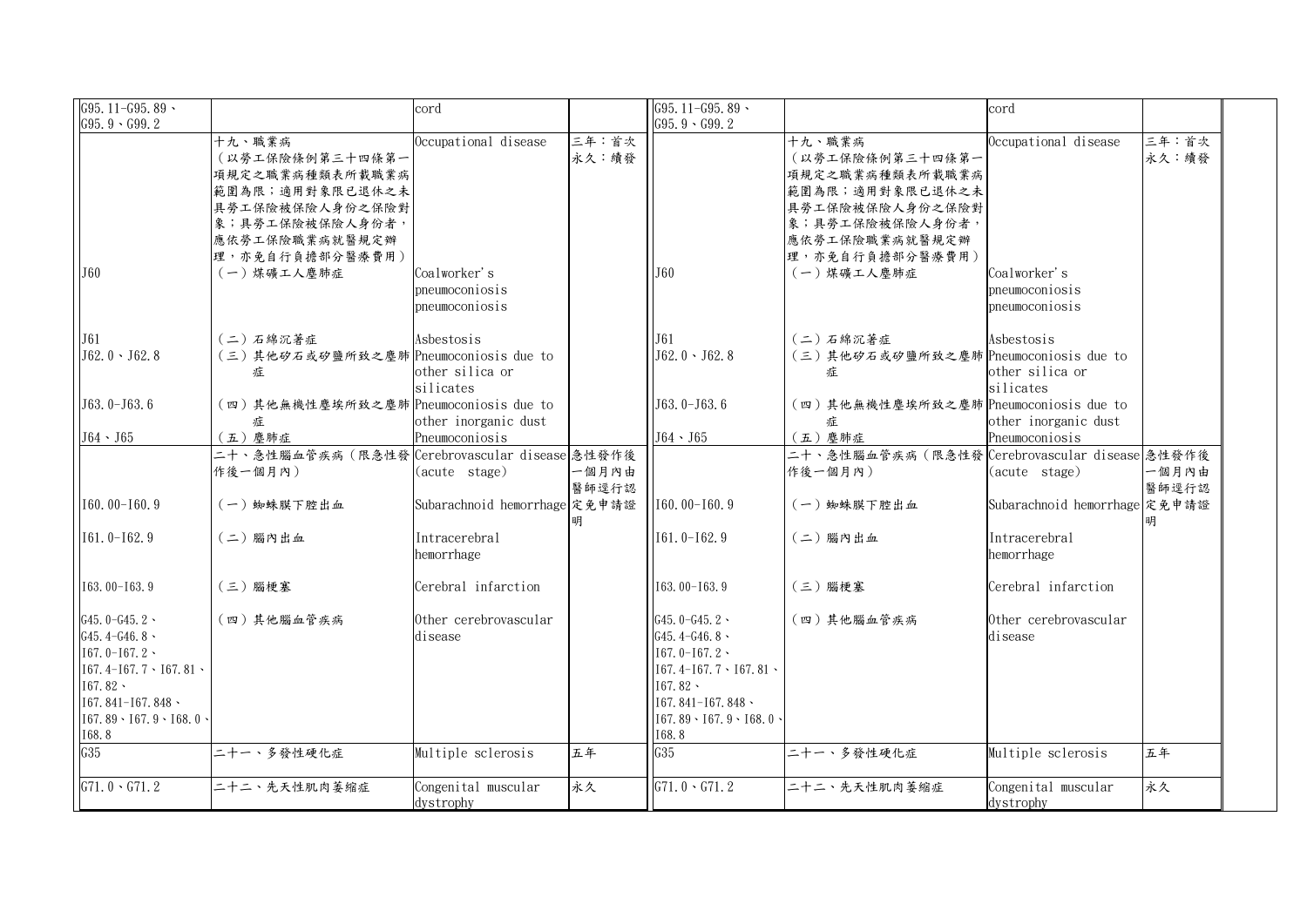|                                      | 二十三、外皮之先天畸形                                                                        | Congenital anomalies<br>integument                       | 永久    |                                      | 二十三、外皮之先天畸形                                                                        | Congenital anomalies<br>integument                       | 永久    |
|--------------------------------------|------------------------------------------------------------------------------------|----------------------------------------------------------|-------|--------------------------------------|------------------------------------------------------------------------------------|----------------------------------------------------------|-------|
| Q82.9                                | Q81.0-Q81.9、Q82.8、 (一)先天性水泡性表皮鬆懈症                                                  | Congenital<br>epidermolysis bullosa                      |       | Q82.9                                | Q81.0-Q81.9、Q82.8、 (一)先天性水泡性表皮鬆懈症                                                  | Congenital<br>epidermolysis bullosa                      |       |
| Q84.9                                | (二)皮膚先天性畸形                                                                         | Congenital malformation<br>of integument,<br>unspecified |       | Q84.9                                | (二)皮膚先天性畸形                                                                         | Congenital malformation<br>of integument,<br>unspecified |       |
| $Q80.0 - Q80.9$                      | (三)先天性魚鱗癬 (穿山甲症)                                                                   | Congenital ichthyosis                                    |       | $Q80.0 - Q80.9$                      | (三) 先天性魚鱗癬(穿山甲症)                                                                   | Congenital ichthyosis                                    |       |
| A30.0-A30.9                          | 二十四、漢生病                                                                            | Leprosy (Hansen's<br>disease)                            | 永久    | A30. $0 - A30.9$                     | 二十四、漢生病                                                                            | Leprosy (Hansen's<br>disease)                            | 永久    |
| K70.2-K70.31 $\cdot$<br>K74.1-K74.69 | 二十五、肝硬化症,併有下列情形 Liver cirrhosis with<br>之一者:                                       | complication                                             | 五年    | K70.2-K70.31 $\cdot$<br>K74.1-K74.69 | 二十五、肝硬化症,併有下列情形 Liver cirrhosis with<br>之一者:                                       | complication                                             | 五年    |
|                                      | (一) 腹水無法控制                                                                         | Ascites with poor<br>control                             |       |                                      | (一)腹水無法控制                                                                          | Ascites with poor<br>control                             |       |
|                                      | 二)食道或胃靜脈曲張出血                                                                       | Esophageal or gastric<br>varices bleeding                |       |                                      | 二)食道或胃静脈曲張出血                                                                       | Esophageal or gastric<br>varices bleeding                |       |
|                                      | (三)肝昏迷或肝代償不全                                                                       | Hepatic coma or liver<br>dyscompensated                  |       |                                      | (三)肝昏迷或肝代償不全                                                                       | Hepatic coma or liver<br>dyscompensated                  |       |
|                                      | 二十六、早產兒所引起之神經、肌                                                                    |                                                          |       |                                      | 二十六、早產兒所引起之神經、肌                                                                    |                                                          |       |
|                                      | 肉、骨骼、心臟、肺臟等之併發症。                                                                   |                                                          |       |                                      | 肉、骨骼、心臟、肺臟等之併發症。                                                                   |                                                          |       |
| P07.10                               | (一)早產兒出生後三個月內因神 Neurological, muscular, 由醫師逕行<br>經、肌肉、骨骼、心臟、肺 skeletal, cardiac or |                                                          | 認定免申請 | P07.10                               | (一)早產兒出生後三個月內因神 Neurological, muscular, 由醫師逕行<br>經、肌肉、骨骼、心臟、肺 skeletal, cardiac or |                                                          | 認定免申請 |
|                                      | 臟(含支氣管)等之併發症 pulmonary complications 證明                                            |                                                          |       |                                      | 臟(含支氣管)等之併發症 pulmonary complications 證明                                            |                                                          |       |
|                                      | 住院者                                                                                | due to                                                   |       |                                      | 住院者                                                                                | due to                                                   |       |
|                                      |                                                                                    | premature infants to                                     |       |                                      |                                                                                    | premature infants to                                     |       |
|                                      |                                                                                    | have admission care                                      |       |                                      |                                                                                    | have admission care                                      |       |
|                                      |                                                                                    | within three months                                      |       |                                      |                                                                                    | within three months                                      |       |
|                                      |                                                                                    | birth.                                                   |       |                                      |                                                                                    | birth.                                                   |       |
| P07.20                               | (二)早產兒出生滿三個月後,經 Neurological, muscular, 三年                                         |                                                          |       | P07.20                               | (二)早產兒出生滿三個月後,經 Neurological, muscular, 三年                                         |                                                          |       |
|                                      | 身心障礙等級評鑑為中度以 skeletal, cardiac or                                                  |                                                          |       |                                      | 身心障礙等級評鑑為中度以 skeletal, cardiac or                                                  |                                                          |       |
|                                      | 上,領有社政單位核發之身 pulmonary complications                                               |                                                          |       |                                      | 上,領有社政單位核發之身 pulmonary complications                                               |                                                          |       |
|                                      | 心障礙手冊者                                                                             | due to premature infants                                 |       |                                      | 心障礙手冊者                                                                             | due to premature infants                                 |       |
|                                      |                                                                                    | certified to have                                        |       |                                      |                                                                                    | certified to have                                        |       |
|                                      |                                                                                    | moderate impairments                                     |       |                                      |                                                                                    | moderate impairments                                     |       |
|                                      |                                                                                    | three months of age.                                     |       |                                      |                                                                                    | three months of age.                                     |       |
|                                      | T57.0X1A、T57.0X2A、 二十七、砷及其化合物之毒性作用 Toxic effect of arsenic 永久                      |                                                          |       |                                      | T57.0X1A、T57.0X2A、 ニナセ、砷及其化合物之毒性作用 Toxic effect of arsenic 永久                      |                                                          |       |
| T57.0X3A、T57.0X4A                    | (烏腳病)                                                                              | and its compounds (black                                 |       | T57.0X3A、T57.0X4A                    | (烏腳病)                                                                              | and its compounds (black                                 |       |
|                                      |                                                                                    | foot disease)                                            |       |                                      |                                                                                    | foot disease)                                            |       |